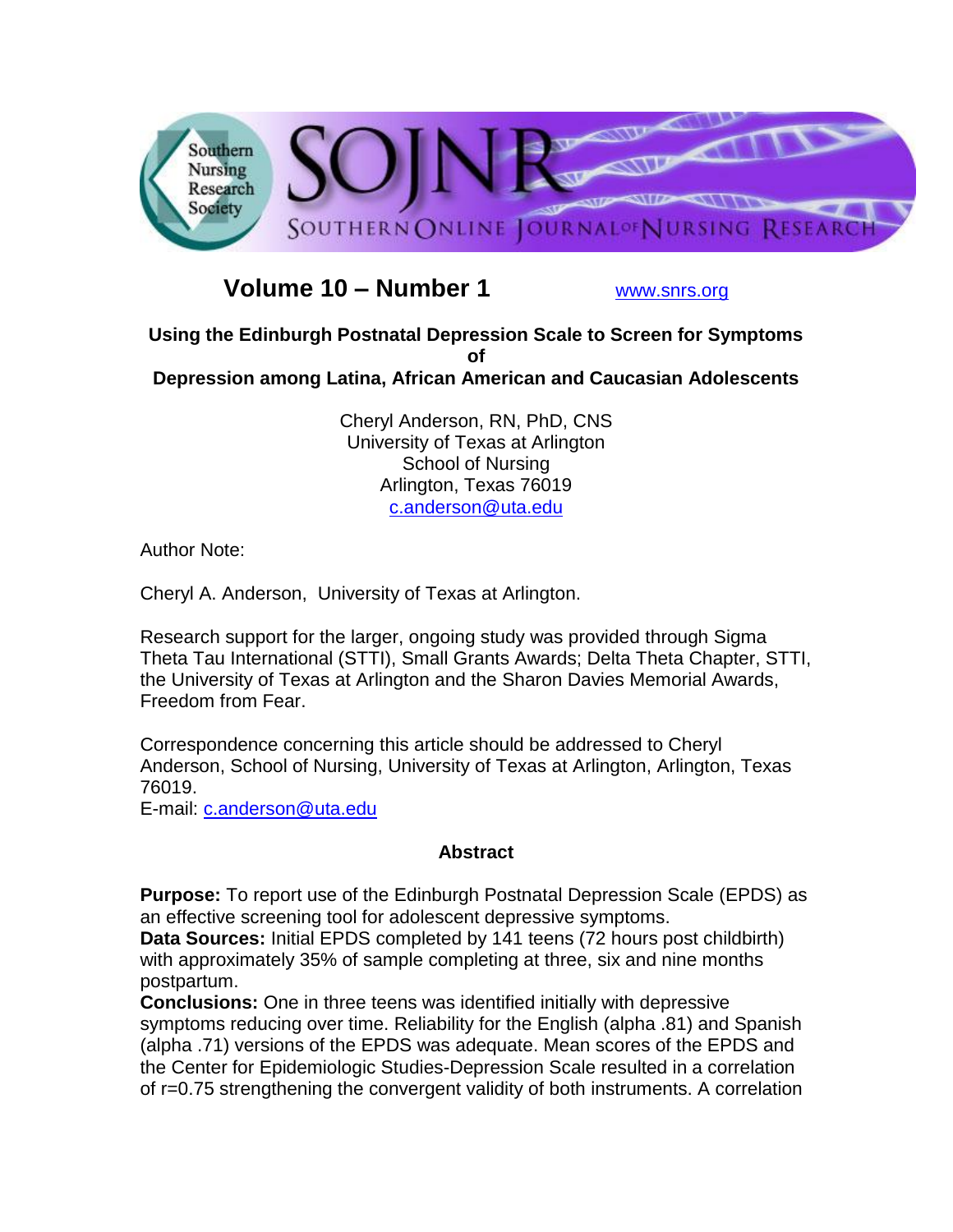(r=0.43) between index question assessing prenatal mood and EPDS mean scores further enhanced validity.

**Implications for Practice:** Postpartum depression (PPD) is recognized as a common but frequently overlooked condition, especially among adolescents. Despite the prevalence, guidelines for addressing PPD do not exist. The EPDS, widely used for postpartum depression, served as an accurate screen for PPD among adolescents who spoke both English and Spanish.

**Keywords:** Depression, Adolescents, Latina, African American, Edinburgh Postnatal Depression Scale, Perinatal Screening, Culture

Research supported by Sigma Theta Tau International (STTI), Small Grants Awards; Delta Theta Chapter, STTI, University of Texas at Arlington; and the Sharon Davies Memorial Awards, Freedom from Fear.

#### **Using the Edinburgh Postnatal Depression Scale to Screen for Symptoms of Depression among Latina, African American and Caucasian Adolescents**

Postpartum depression (PPD) is a serious mood disorder that affects approximately 12-15% of adult childbearing women worldwide**[27](http://snrs.org/publications/SOJNR_articles2/n)** and up to 69% of adolescent childbearing women.**[34](http://snrs.org/publications/SOJNR_articles2/n)** Symptoms may present up to 24 months postpartum.**[25](http://snrs.org/publications/SOJNR_articles2/n)** Despite prevalence statistics, high probabilities of re-experience with future pregnancies, and well documented consequences of the disorder, PPD remains difficult to identify. Routine assessment for either prenatal depression (a risk factor for PPD) or PPD is not universal.**[26](http://snrs.org/publications/SOJNR_articles2/n)** Screening guidelines for PPD assessment across healthcare institutions are inconsistent.

Several screening tools for PPD exist. One of the first available screening tools for general depression was the Beck Depression Inventory (BDI)**[2](http://snrs.org/publications/SOJNR_articles2/n)** later followed by the BDI- II.<sup>[3](http://snrs.org/publications/SOJNR_articles2/n)</sup> Items from the BDI and other validated measures produced The Center for Epidemiologic Studies Depression Scale (CES-D).**[40](http://snrs.org/publications/SOJNR_articles2/n)** In the late1980's the Edinburgh Postnatal Depression Scale (EPDS)**[12](http://snrs.org/publications/SOJNR_articles2/n)** was developed as a quick and easy method of assessing PPD symptoms. Validation of the EPDS for screening depressive symptoms in the prenatal period has also been noted.**[45](http://snrs.org/publications/SOJNR_articles2/n)** Most recently the Postpartum Depression Screening Scale**[6](http://snrs.org/publications/SOJNR_articles2/n)** shows promise as a new assessment tool. All four screening tools have shown good reliability and validity among adult samples.

Inconsistencies in the use of the screening tools influence research outcomes and clouds direction of practice. Researchers apply inconsistent descriptions and definitions of PPD, use numerous instruments with different cut-off scores for the same tools and occasionally screen different symptom presentation.**[11](http://snrs.org/publications/SOJNR_articles2/n)** Available research most commonly describes the screening for PPD among adult samples or older age (18-20) teens only**[46](http://snrs.org/publications/SOJNR_articles2/n)** leaving a very vulnerable population overlooked. The two most commonly used tools for detecting depression among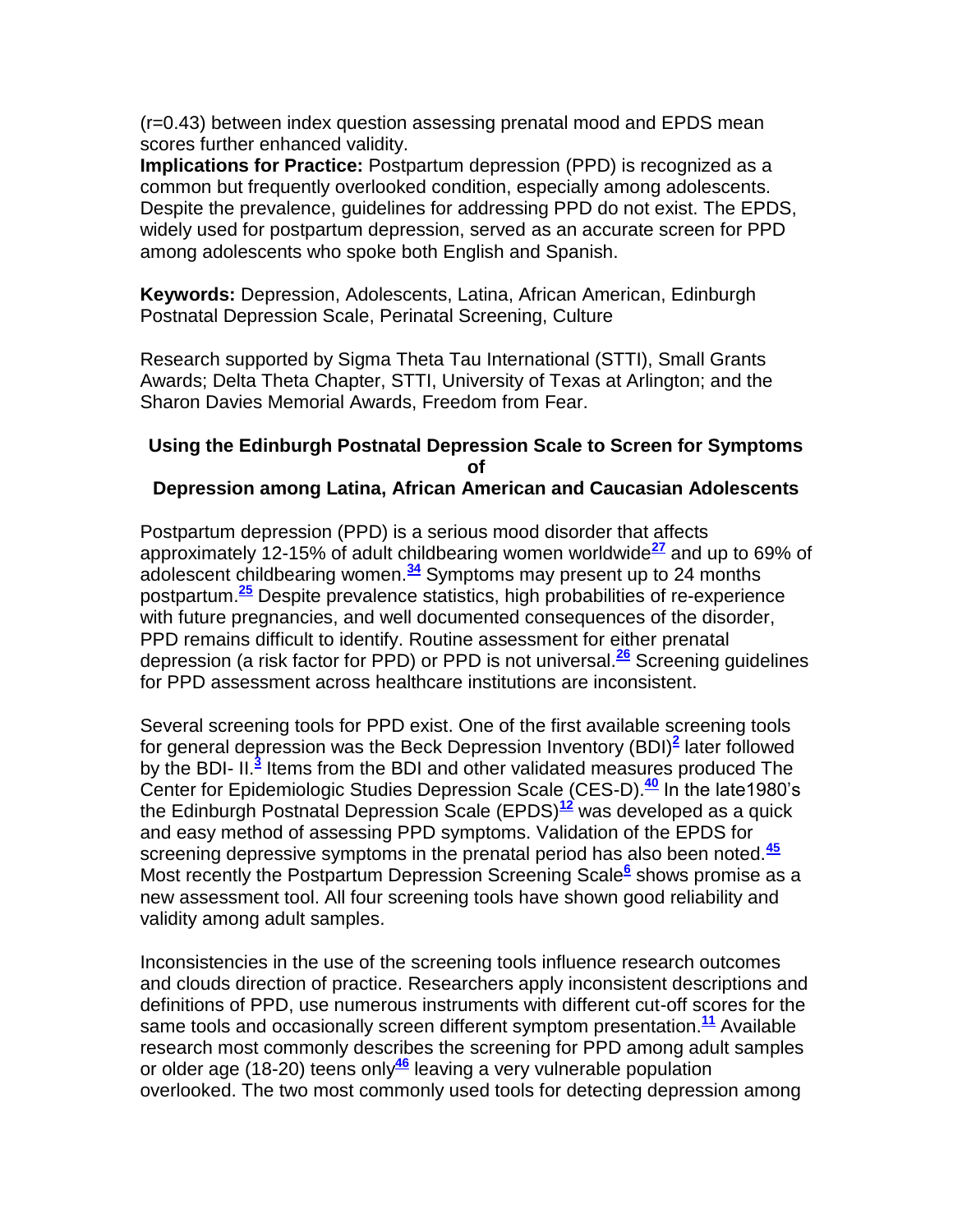adolescents include the BDI and the CES-D**. [47](http://snrs.org/publications/SOJNR_articles2/n)** The purpose of this study is to report on the use of the Edinburgh Postnatal Depression Scale (EPDS) as an effective screening tool for depressive symptoms among adolescents who speak both English and Spanish. Evaluation of the EPDS among primary and secondary English- speaking teens is not noted in the literature.

## **Review of the Literature**

Depression, a common problem during and after pregnancy, is a serious illness, and interferes with day-to-day life and routines. Prevalence rates for perinatal depression vary with published estimates for minor and major depression to be between 6.5% to more than 12.9% depending on population characteristics, assessment tools and timing of assessment.**[23](http://snrs.org/publications/SOJNR_articles2/n)** Prevalence rates for adolescents, however, are high according to most accounts.**[21,43](http://snrs.org/publications/SOJNR_articles2/n)** Rates of depressive symptoms among adolescent mothers have been reported to be higher than among pregnant or parenting adults**[13](http://snrs.org/publications/SOJNR_articles2/n)** with rates noted as high as 59% in mothers ages 15-19.**[47](http://snrs.org/publications/SOJNR_articles2/n)** Common symptoms characterizing PPD can include feelings of inadequacy, anxiety, despair, lack of energy, loss of interest in sexual activities, and compulsive thoughts.**[4](http://snrs.org/publications/SOJNR_articles2/n)** Numerous risk factors for postpartum depression (PPD) have been explored including age and ethnicity, **[20](http://snrs.org/publications/SOJNR_articles2/n)** prenatal depression,**[5,48](http://snrs.org/publications/SOJNR_articles2/n)** violence exposure,**[33,44](http://snrs.org/publications/SOJNR_articles2/n)** mistimed or unplanned pregnancy,**[10](http://snrs.org/publications/SOJNR_articles2/n)** and limited social support.**[1](http://snrs.org/publications/SOJNR_articles2/n)** Depression studies among adolescents often overlook the Latina teen; therefore, prevalence rates and risk factors are unclear for this population.

Depressive mood even if not at a clinical level has consequences for later psychological adjustment and can have serious consequences for the infant and the young mother.**[5](http://snrs.org/publications/SOJNR_articles2/n)**

Postpartum depression affects the adolescent mother's capacity to form and maintain relationships often leading to disengagement from maternal-child interaction and interfering with attentiveness and nurturing necessary for the infant to develop securely.**[11](http://snrs.org/publications/SOJNR_articles2/n)** Depressed adult mothers display less affection, less spontaneity, and more constraints in their interactions with their infants than nondepressed mothers.**[3](http://snrs.org/publications/SOJNR_articles2/n)**

Treatment considerations include severity of depression, whether a mother is breastfeeding or not, and mother's preference. PPD is a treatable disorder and earlier intervention results in better postpartum outcomes. Treatment options include individual and group psychotherapy, psychopharmacologic therapies, and complementary/alternative therapies.**[30](http://snrs.org/publications/SOJNR_articles2/n)**

## *Screening Tools for Depression*

"… PPD remains an undetected condition of maternal morbidity, and no systematic approach to its detection, prevention or treatment has been established in nursing practice."**[38p127](http://snrs.org/publications/SOJNR_articles2/n)** To address this gap in nursing practice, the Registered Nurses' Association of Ontario (RNAO) developed a best practice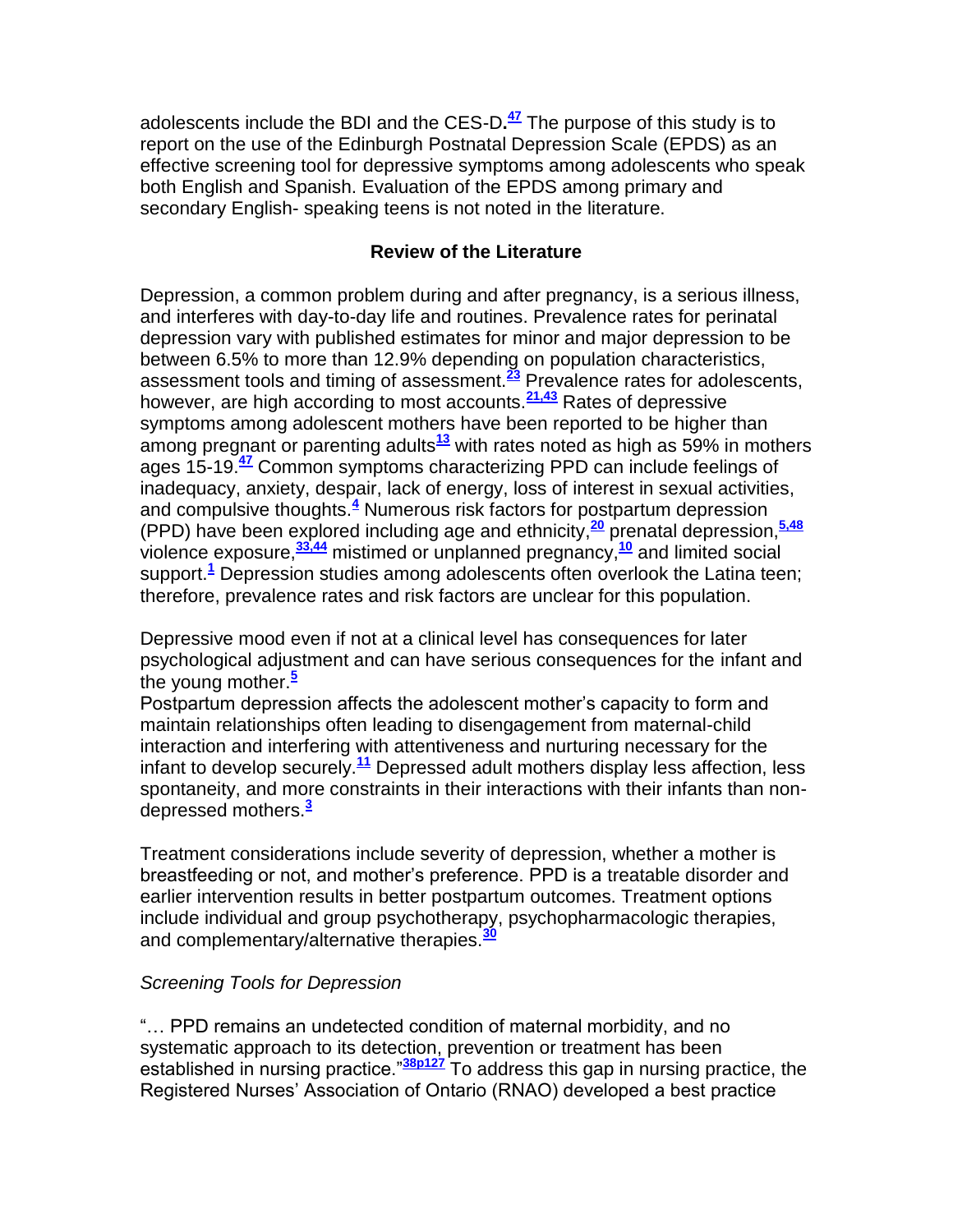guideline outlining 10 clinical postpartum recommendations with supporting evidence.**[38](http://snrs.org/publications/SOJNR_articles2/n)** In these recommendations, RNAO lists the Edinburgh Postnatal Depression Scale (EPDS) as the recommended self-report tool to confirm depressive symptoms in postpartum mothers.

The EPDS is a self-report scale containing 10 items with four possible responses for each question from 0 to 3 points possible per response. Scoring the scale requires adding all responses to calculate a possible score of 0-30. The EPDS is easy and quick to administer and can be administered in waiting rooms prior to the nurse practitioner or physician's visit. Upon contact a quick glance of the EPDS directs nursing interventions in cases of perinatal depression.

RNAO recommendations state that 1) administration of the EPDS could be any time throughout the postpartum period (birth to 12 months) to confirm depressive symptoms, 2) nurses can encourage postpartum mothers to complete the EPDS in private, 3) a cut-off point of 12 can be used to determine depressive symptoms among English speaking women (with caution for different threshold scores among women of non-English speaking cultures), 4) interpretation of depressive symptoms must be in combination with clinical judgment, and 5) nurses must provide immediate assessment for report of self-harm behavior (a positive response to question # 10 of the screening tool)**. [38](http://snrs.org/publications/SOJNR_articles2/n)** Additionally it has been noted that the EPDS can be effectively used to screen for depressive symptoms during a telephone conversation with a mother.**[14,28](http://snrs.org/publications/SOJNR_articles2/n)**

Despite RNAO recommendations, however, the use of the EPDS for adolescent screening is limited and, therefore, problematic for this population. Additionally, the use of non-validated cut-off scores is frequently noted in the literature and perhaps used in clinical practice. Non-validated cut-off scores and different wording or formatting of the scale may impact the true rate of PPD**. [36](http://snrs.org/publications/SOJNR_articles2/n)** Original scoring of the EPDS by Cox, Holden, & Sagovsky (1987) and replicated findings by others**[9,29,39](http://snrs.org/publications/SOJNR_articles2/n)**reported the optimum cut-off score to screen for *majo*r depression in postpartum (among English speaking women, mean age 26) at 12/13. For inclusion of *minor* depression or increasing measurement sensitivity, Cox, et al. recommended using 9/10 as the cut-off score, also confirmed by Murray & Carothers and recommended by Harris et al. Prenatal depression was defined via a cut-off score of 14 and above.

## *Cultural and Language Comparisons of the EPDS*

Cultural and language considerations must be taken into account and different cut-off scores may be required for non-English versions of the tool.**[14](http://snrs.org/publications/SOJNR_articles2/n)** The EPDS has been psychometrically tested in diverse populations, translated into 23 languages and demonstrates high sensitivity, specificity, and predictive power. Numerous publications are available that validate the EPDS for cut-off scores among other cultures and languages; however, the sample age (range or mean) is typically undisclosed or reported as adult. Cut-off points may define major and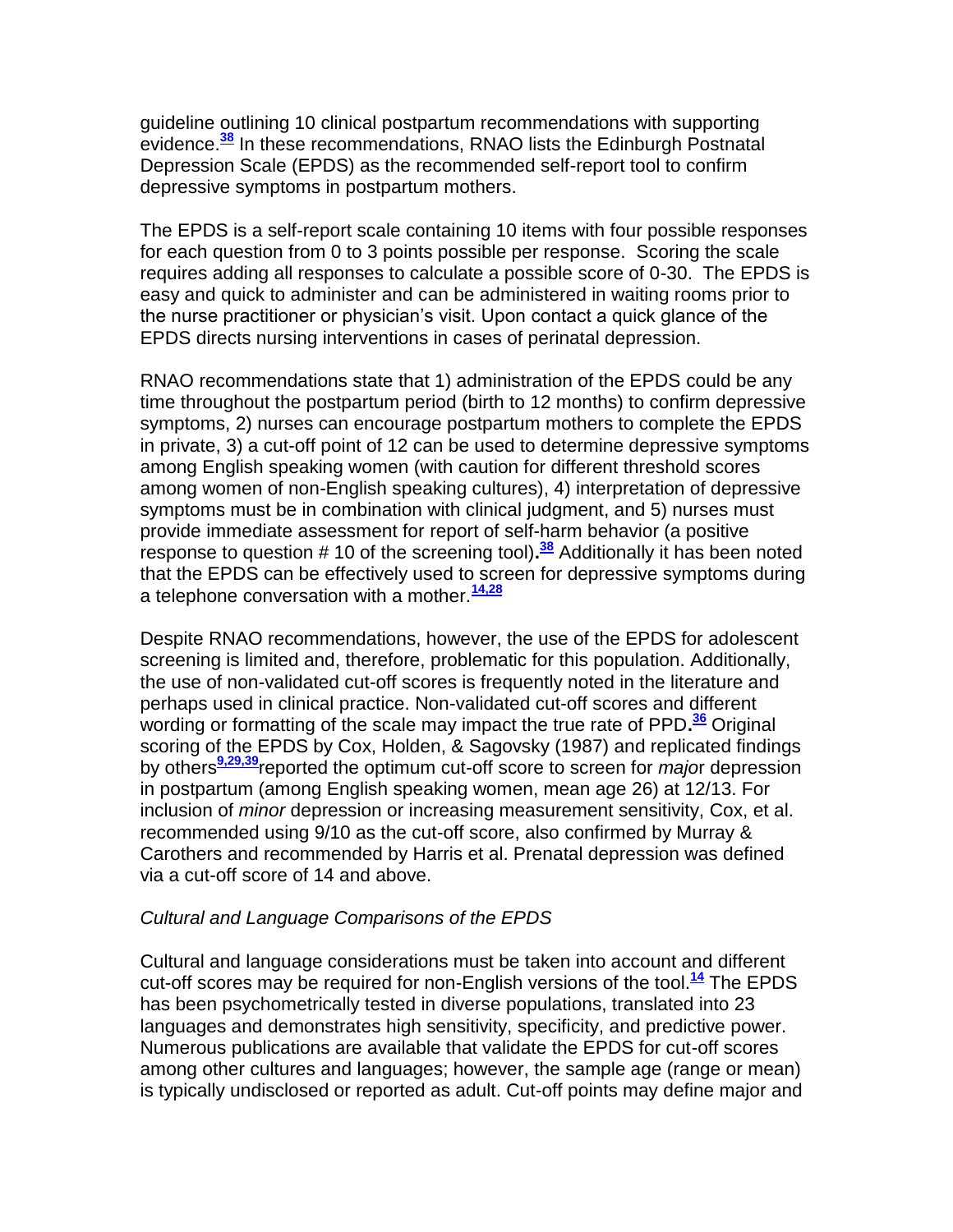minor symptoms of depression together. Most commonly, reports are postpartum.

Lee and his colleagues**[31](http://snrs.org/publications/SOJNR_articles2/n)** reported the EPDS as a useful screening tool for early detection of depressive illness in a postnatal Chinese population with a cut-off score of 9-10. This report is one of few that disclosed both a sample age range (16 and 42) and mean age of 29. Additional report of the use of the EPDS with Chinese women at 18 and 32 weeks prenatally supported antenatal consideration.**[31](http://snrs.org/publications/SOJNR_articles2/n)** Ghubash, Abou-Satch, & Daradkeh**[24](http://snrs.org/publications/SOJNR_articles2/n)** concurred that the Arabic version of the EPDS was a reliable and valid tool for screening depression in postpartum women (mean age 28) with a cut-off score of 10. Lundh & Gyllang**[35](http://snrs.org/publications/SOJNR_articles2/n)** recommended using the Swedish version of the EPDS adhering to a threshold of 9/10 when using in community care. Sample age was not disclosed but researchers did recommend future research including screening for fathers-to-be for depressive symptoms.

Mazhari & Nakhaee**[37](http://snrs.org/publications/SOJNR_articles2/n)** concluded that the EPDS among an Iranian sample of adult women (mean age 25) was a reliable and valid tool for detecting PPD. The best cut-off score for major depression was judged to be 12/13 with sensitivity and specificity of 95.3% and 87.9% respectively. Australian researcher[s](http://snrs.org/publications/SOJNR_articles2/n)**<sup>9</sup>** reported that a cut-off score of 12.5 on the EPDS correctly identified all nine women (mean age 28) who reached criteria for major depression. With the extremely small sample size, suggestion for replication among larger numbers of women was recommended. Zaers, Waschke, & Ehlert<sup>[49](http://snrs.org/publications/SOJNR_articles2/n)</sup> noted a high prevalence of depression for German adults (screened at 6 weeks and 6 months postpartum) when using a cut-off score of 9. With this cut-off score a sensitivity of .96, a specificity of 1 and a positive predictive value of 1 was reached. Mean age of women was 30.6 (range 19-42). Spanish researchers**[22](http://snrs.org/publications/SOJNR_articles2/n)** concluded that the EPDS was a reliable and valid tool to identify postnatal depression in Spanish women (mean age 29-30). For assessing both minor and major depression the best cut- off score was noted to be 10/11. Usage among adolescents was not noted. Norwegian researchers determined sensitivity, specificity, and positive predictive values of the EPDS for detecting major depression with a cut off score of 12.**[7](http://snrs.org/publications/SOJNR_articles2/n)** Mean age of women was 30.8.

Two studies reporting a larger number of adolescents used the EPDS for screening PPD symptoms. A Brazilian based study (22% adolescents) noted highest sensitivity and specificity with a cut-off score for the EPDS at ten for PPD.**[42](http://snrs.org/publications/SOJNR_articles2/n)** A second study exploring both prenatal and postpartum depression among adult (50%) and adolescent (50%) Portuguese mothers found EPDS cutoff scores over 12 to reflect depressive symptoms.**[21](http://snrs.org/publications/SOJNR_articles2/n)** One cross-sectional study conducted in the United States known to this researcher used the EPDS within an English speaking, adolescent population only. Birkeland, Thompson, & Phares<sup>[8](http://snrs.org/publications/SOJNR_articles2/n)</sup> reporting a Cronbach's alpha of .83, screened for symptoms of depression among 149 adolescents 15 to 19 years of age at 2 to 12 months postpartum. Birkeland et al. cautioned that the EPDS was normed in adult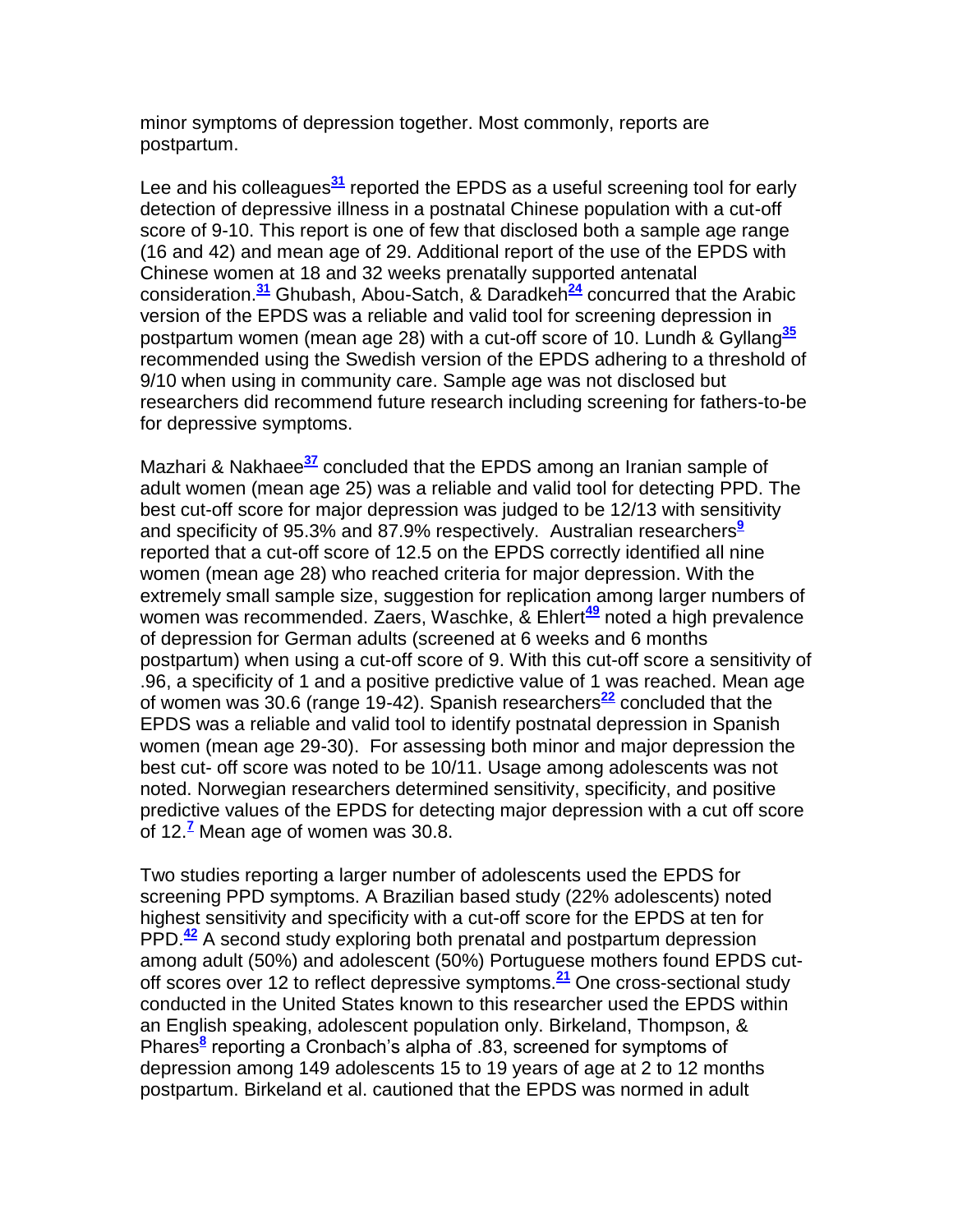mothers and used a cut-off score of 13 and above as suggested by Cox et al. (1987).

In summary PPD is a world health problem and in attempts to assess this serious mood disorder recommendations considering the use of the EPDS screening tool have been made. The EPDS has been shown to be a quick and easy tool to administer in a ten or five item format. Eberhard-Gran, Eskild, Samuelsen, & Tambs**[19](http://snrs.org/publications/SOJNR_articles2/n)** describe the 5-item Edinburgh Depression Scale. The EPDS has been recommended for use in screening for PPD based on substantial evidence based practice among numerous groups and diverse cultures and languages. Use in assessing prenatal depressive symptoms is also receiving more attention. One disadvantage of the EPDS, however, is the continued, limited use with adolescent populations. This study reports on the use of the EPDS among an English and Spanish speaking adolescent population in the United States inclusive primarily of Latina, African American, and Caucasian teens.

#### **Method**

#### *Sample and Setting*

Criteria for inclusion into the study included (1) being between the ages of 12 and 19, (2) speaking either English or Spanish, (3) having a guardian present if under 18 for consent (as per state law), and (4) providing two or more telephone contact numbers for follow-up. Approximately 90% of teens approached with an explanation of the study accepted participation in the study. Non-participants either did not fit the criteria for inclusion or refused due to disinterest, lack of time, or not feeling well.

Due to the limited research among postpartum adolescents experiencing depressive symptoms, the researcher's pilot work was the foundation of a power analysis for an ongoing, longitudinal study. Evaluation of the EPDS was based on responses from adolescent mothers currently enrolled in the ongoing study. Adolescents were recruited from an urban, public hospital in the Southwest reporting over 14,000 births per year with over 10% to adolescents. Teens (N=156) ranged in age from 13 to 19 years of age (mean age 17.6) and were primarily Latina (61.9%). Twenty teens requested Spanish consents, research instruments and study explanations; 12 teens reported no English speaking ability. Over 82% of the teens were single mothers and 73.3% had completed 11 years of high school. Over 76% of the teens were first time mothers with nearly 65% reporting the pregnancy as unplanned. For 69% of the teens the father of the baby was present in labor; mothers, sisters or other relatives provided additional labor support. Disclosures of a history of childhood abuse (5.7%), partner abuse (7.3%) or substance use (10.7%) indicated reported rates below other studies on adolescent violence and substance use (see Table 1 for Sample Characteristics).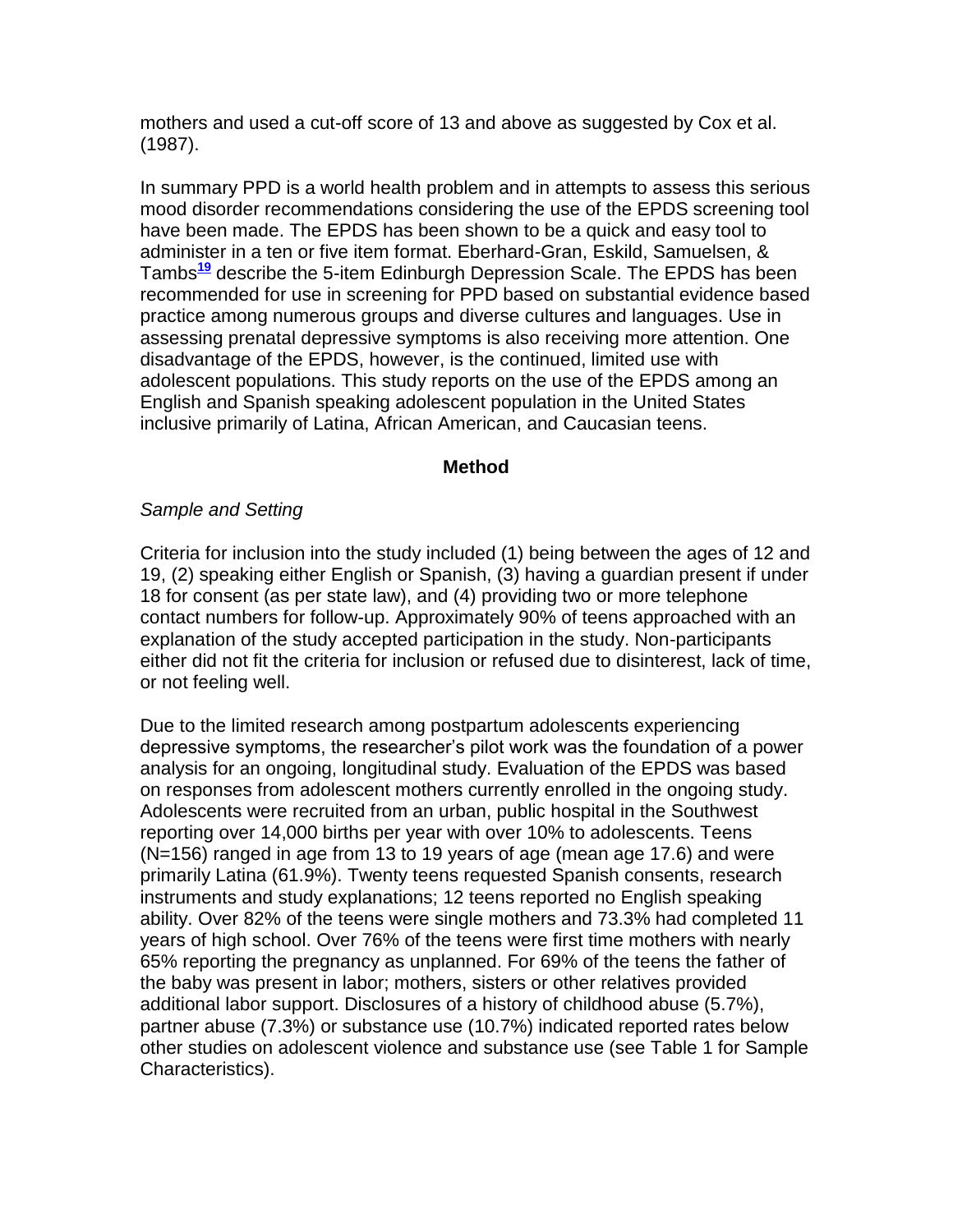#### *Measures*

At the initial interview (within 72 hours of delivery), both the EPDS and Center for Epidemiologic Studies-Depression Scale (CES-D) were completed. Wide use of the EPDS reflects a reliable self-report scale with a split-half reliability of 0.88 and an alpha coefficient of 0.87among adult populations.**[18](http://snrs.org/publications/SOJNR_articles2/n)** Reliability established in this study was .81 (English version) and .71 (Spanish version). Convergent validity of the EPDS has been reported when compared against a variety of specific depressive scoring systems including the American Psychiatric Association's Diagnostic Statistical Manual IV (DSM-IV). **[41](http://snrs.org/publications/SOJNR_articles2/n)**Measuring depressive symptoms with both the EPDS and the Center for Epidemiologic Studies-Depression Scale resulted in a correlation of r=0.75 strengthening the convergent validity of both instruments. A correlation (r=0.43) between EPDS means and one index question assessing prenatal mood also strengthened the validity. A cut-off score of 10 indicated symptoms of *minor* depression. A cut-off score of 13 and above indicated symptoms of *major* depression. The Spanish version of the EPDS was translated from English to Spanish and back to English by a bilingual graduate research assistant (GRA) and a retired high school teacher who taught both English and Spanish classes (Spanish version-Appendix 1). The CES-D was translated for the teens from English by the bilingual GRA at data collection.

The CES-D instrument**[40](http://snrs.org/publications/SOJNR_articles2/n)** was developed for the general population to screen for depressive symptoms and has high sensitivity and specificity in adolescents, including ethnic adolescents.**[33](http://snrs.org/publications/SOJNR_articles2/n)** The 20 item CES-D has possible responses ranging from 0-3. Higher scores indicate more depressive symptomology. Scores of 16 or more indicate depressive symptomology where as scores of 22 or more indicate severe depressive symptomology.**[20](http://snrs.org/publications/SOJNR_articles2/n)** The CES-D contains items that were originally taken from the BDI; however, in a comparison between the BDI and the CES-D, teen mothers preferred the CES-D indicating it was quick and simple and that the BDI was "depressing."**[47](http://snrs.org/publications/SOJNR_articles2/n)** Additionally, most subscales of the CES-D correlate with the Dysthymia and Major Depression subscales of the Diagnostic Interview Schedule for Children (DISC).**[47](http://snrs.org/publications/SOJNR_articles2/n)** These apparent advantages led to the choice of the CES-D as a companion tool at initial interviews. Furthermore, use for these two tools in combination follows best practice recommendations for effective screening.**[16](http://snrs.org/publications/SOJNR_articles2/n)**

For an additional validity estimate, two specific index questions within the initial interview requested English and Spanish speaking teens to rank feelings prenatally. Responses provided a subjective assessment of prenatal (two weeks prior to delivery) and early postpartum (within 72 hours after delivery) mood: "How do you remember feeling in the past two weeks?" and "How do you feel today?" Responses "usually happy," "sometimes happy," "sometimes sad," usually sad," and "always sad" were rated on a continuum from 1-5 respectively.

#### *Procedures*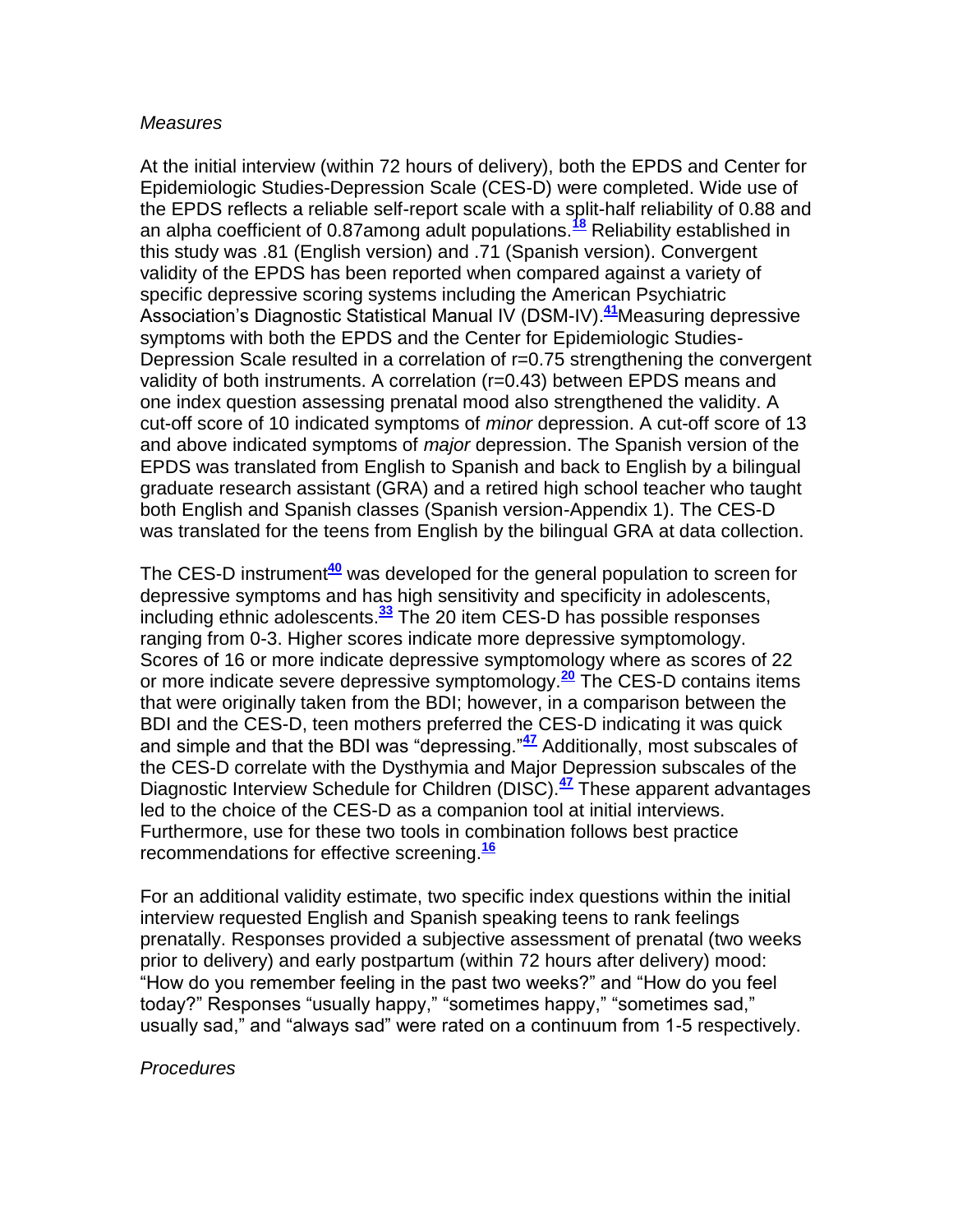A list of adolescents fitting the study criteria were compiled daily by charge nurses on two postpartum units and presented to data collectors at time of recruitment. The EPDS and the CES-D were provided to adolescent mothers by a GRA who remained in attendance. Administration of the EPDS and CES-D plus completion of additional materials for the larger study required approximately 25 minutes. Spanish speaking only teens received a research packet in Spanish from a bilingual GRA. An effort was made not to read the instruments to the teen unless needed.

## *Data Analysis*

Frequency analysis and standard means described teen characteristics and prevalence of depressive symptoms by age and ethnic-racial group. Relationships between ranked order prenatal data and EPDS and CES-D scores were examined using Spearman's rho. Pearson's r was used to examine relationships between continuous variables (EPDS sores). T-tests examined differences between continuous variables (EPDS scores) across postpartum intervals of data collection.

## **Results**

Approximately one-third of the adolescents were found to present within 72 hours of delivery with depressive symptoms reflecting either current mood or possibly prenatal and/or chronic depression. One-quarter (24%) of teens displayed depressive symptoms at three months postpartum which continued to reduce over time to 4.8% at nine months. Statistical significance was noted between initial EPDS means, six month means ( $t=3.84$  (df  $=20$ ),  $p=.010$ ) and nine month means (t=3.09 (df =20), p=.057).

Initial mean EPDS scores (N=141) (Mean [M]: 7.4; standard deviation [SD]: 5.0; range: 19) within the first 72 hours of delivery suggested no symptoms of depression for teens overall. Individual scores, however, for 46 teens (32.6%) reflected either *minor* (n=15/10.6%) or *major* (n=31/22.0%) depressive symptoms. Mean scores by ethnicity-racial category with one missing identifier (N=140) revealed Caucasian teens to have the lower means initially (Table 2). Over 35% of younger teens (13 to 16) reported depressive symptomatology as compared to older teens 17 to 19 years of age (30.9%).

Initial mean CES-D scores (N=126) (M: 13.1; SD: 8.8; range: 41) within the first 72 hours of delivery confirmed EPDS findings of no symptoms of depression for teens overall. Thirty-nine teens (30.7%), however, scored 16 or above indicating depressive symptoms. Of adolescents showing depressive symptoms, 22 (17.3%) scored at 22 or above indicative of severe depressive symptoms. Caucasian teens reflected lower CES-D means initially (Table 2).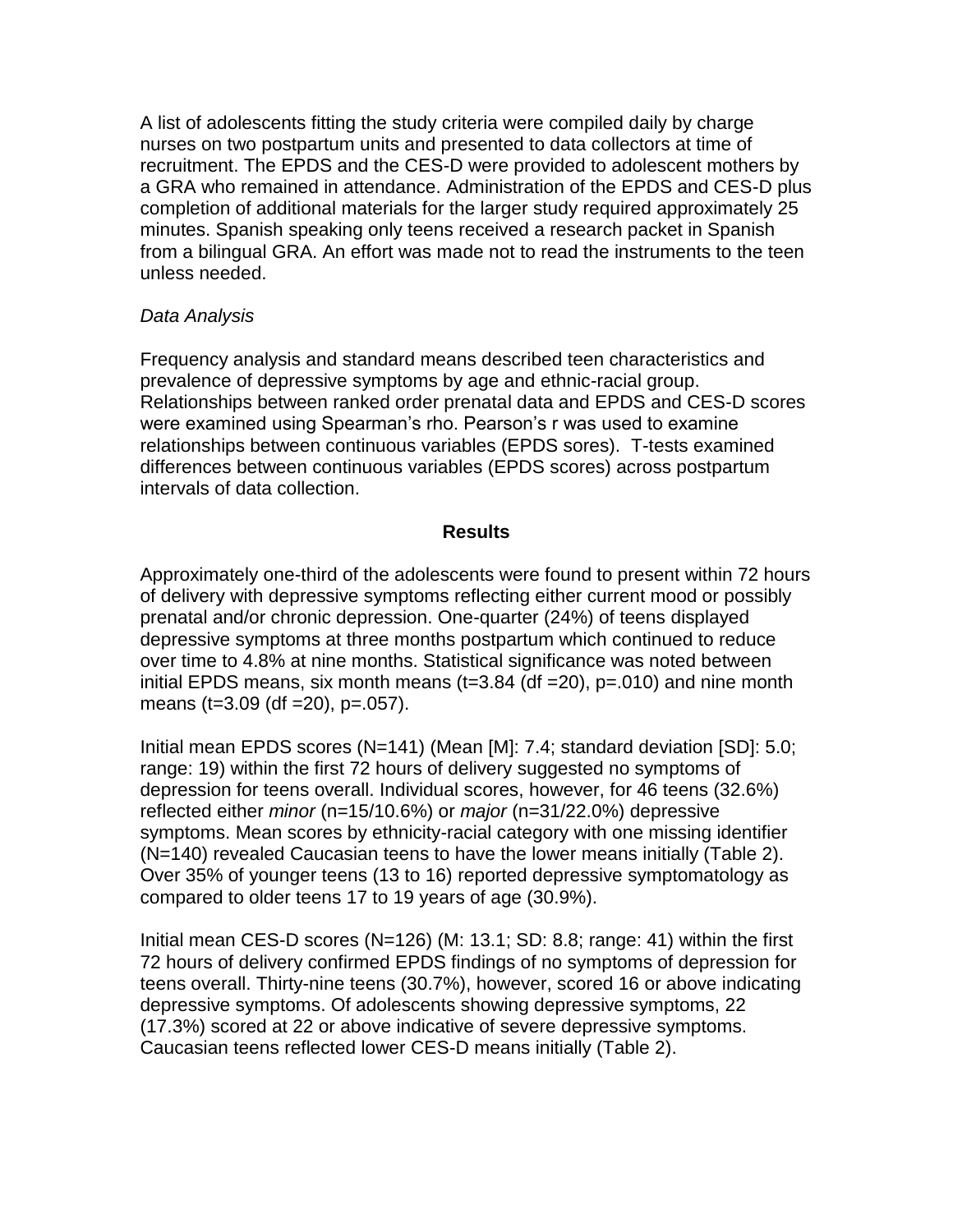One index question exploring prenatal feelings retrospectively for all teens, "How do you remember feeling in the past two weeks?" was found to be correlated with initial scores from both the EPDS (rho=.430, p.000) and the CES-D (rho=.486, p=.000). The second index question assessing immediate postpartum mood, "How do you feel today?" (within 72 hours of delivery) was not found to correlate with either the initial EPDS or CES-D scores. Index questions correlated with each other (rho=.369, p=.000). Despite over 30% of teens reporting depressive symptoms initially only 6% of teens verbally stated their current mood as sad.

At three months postpartum mean scores on the EPDS (N=50) had declined (M: 5.78; SD: 4.33; range: 17). Mean differences, however, were not statistically significant between the two time periods. Ranging between 0 and 17, twelve teens (24%) reported mild, moderate or severe depressive symptoms. Two teens reported newly developed symptoms. Three teens (6%) scored 15 or above indicative of moderate/severe depressive symptoms. Opposite to initial findings, older teens were approximately one and a half times as likely to show depressive symptoms (25% versus 15.3%) than younger teens at three months postpartum.

At six months 45 teens completed the EPDS. Mean EPDS scores continued to decline

(M: 5.3; SD: 4.8; range: 19) No teen under 17 years of age reported symptoms of depression. Of teens 17 to 19 years of age, 15.6% (n=7) had EPDS scores of greater than 12; six had scores above 13. One teen failed to include age and ethnicity on the survey.

Forty-two teens completed the EPDS at nine months. Mean EPDS scores continued to decline (M: 4.1; SD: 3.3; range: 11) with no teens reporting symptoms of major depressive symptoms. One younger teen (age 15) without previous depressive symptomatology showed delayed depressive symptoms with an EPDS score of 11 (minor depression). For older teens all EPDS scores had reduced except for one teen (age 19) with a score of 10. Overall symptoms of depression at nine months decreased to 4.8%.

Characteristics of this sample include a large number of Latinas both bilingual and English speaking only; therefore, mean EPDS scores by language are provided for all time periods. CES-D initial scores are also displayed. The CES-D was not re-administered across data collection points. Due to missing data identifying language mean scores by language versus ethnic- racial group (provided above) differed slightly (Table 3).

#### **Discussion**

Findings of both the EPDS and the CES-D revealed that one in three adolescents had depressive symptoms at immediate postpartum (within 72 hours of childbirth). A significant correlation noted between EPDS means and an index question assessing teens' prenatal mood two weeks before delivery suggested a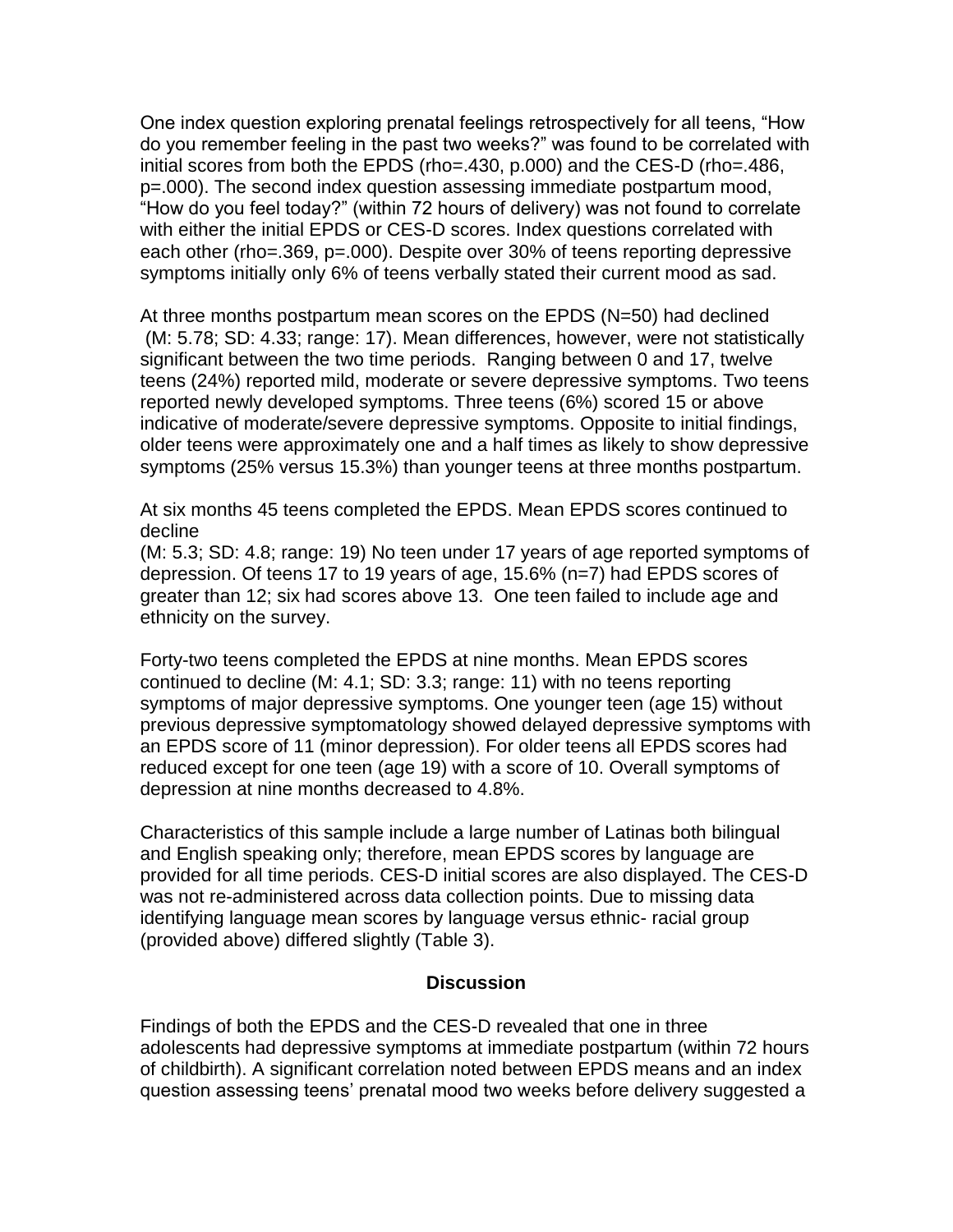perinatal period for depressive symptoms. One in four teens continued to report depressive symptoms at three months with a noted reduction of symptoms across the extended postpartum. Other adolescent studies using the EPDS and the Beck Depression Inventory reflect similar findings. Using the EPDS Figueiredo et al.**[21](http://snrs.org/publications/SOJNR_articles2/n)** found that over a quarter of Portuguese adolescents displayed symptoms of depression both at the third trimester of pregnancy and at two to three months postpartum. Across a wider assessment period, Birkeland et al.**[8](http://snrs.org/publications/SOJNR_articles2/n)** noted via the EPDS that 29% of teens showed depressive symptoms between two and twelve months. With the use of the Beck Depression Inventory, Schmidt et al.**[43](http://snrs.org/publications/SOJNR_articles2/n)** reported a peak in depressive symptoms among multi-ethnic adolescents at 3 months around 36% with a decline in rates by 48 months.

English and Spanish versions of the EPDS were found to be strongly correlated suggesting that the EPDS can be an effective screening instrument for depression among both English and Spanish speaking teens. Additional study with larger samples of bilingual and Spanish speaking only adolescents is encouraged. Additional verification of findings can be provided via a diagnostic interview (gold standard) and methodology as described by Garcia-Esteve, et al.,**[22](http://snrs.org/publications/SOJNR_articles2/n)** Garcia-Esteve et al. translated the available English version EPDS into Spanish and in a two stage method first screened women at a six week postnatal check-up. Women scoring above or equal to nine on the EPDS plus a randomized 10% of the sample of women scoring less than nine were interviewed by a psychiatrist using the Structured Clinical Interview (SCI).

Report of symptoms at early postpartum for nearly a third of the sample highlights the need to screen prenatally for depression and ensure postpartum follow-up of young mothers. Early report of depressive symptoms within 72 hours of childbirth may reflect current mood, chronic depression, prenatal depression or both. An accurate screening tool sensitive to depressive symptoms of adolescents can direct interventions. The EPDS is a screening tool only. Without a diagnostic tool for further assessment, scores suggestive of depressive symptoms, especially at earlier postpartum, could imply the physical and physiological changes facing any new postpartum mother such as difficulties sleeping, fatigue, anxiety, and stress reflecting mother and child care deficits. In telephone conversations at three months study adolescents reported that current stressors of "returning to school, not having jobs, and being mommies" impacted their level of stress, lack of sleep and resulting fatigue. Often these stressors might characterize the older teens more with a balancing of parenthood, school, and work.

Adolescents not depressed at three months may in turn become depressed in later postpartum suggesting continuation of screening for adolescent mothers. Prospective studies examining depressive symptoms across extended time periods before, during and after pregnancy are extremely rare. Dietz, et al.**[17](http://snrs.org/publications/SOJNR_articles2/n)** explored maternal depression among a large sample (N=4,398) of HMO enrolled adult and adolescent women. Approximately one in seven women was identified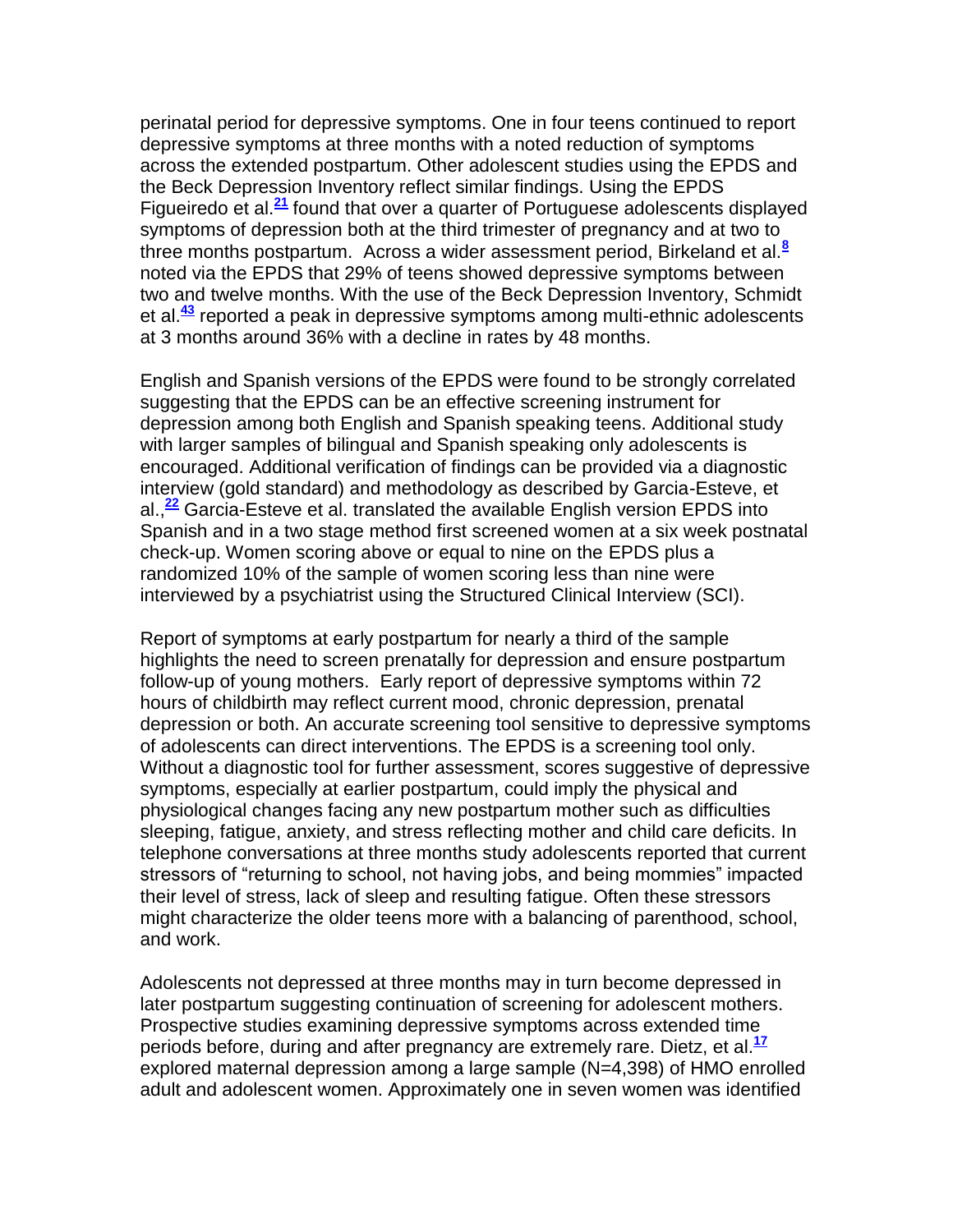and treated for depression during 39 weeks before pregnancy through 39 weeks after pregnancy and more than half of the women had recurring indicators for depression. Of those mothers under 20 years of age (N=79) 11.6% had at least one depression diagnosis during the study period.

Study limitations include sample mortality with missing demographic data resulting in data inconsistencies and sample size varying between 138 and 156 adolescents at initial interview. Further reduction in numbers of teens at follow-up suggests needed research; however, provides an area of interest and research direction. Additionally, the lack of a diagnostic indicator for depression, such as the SCI provided only screening information; however, study findings offer additional support on the adequacy of the EPDS as a screening tool for depressive symptoms, especially among English and Spanish speaking adolescents.

## *Clinical Implications*

Research continues to report a high prevalence of depression within adolescent mothers. Adequate screening measures are needed to detect depressive symptoms in both the prenatal and postpartum periods and recommendations are needed across health care facilities that strongly encourage screening for depression at these times. Nurses have an early opportunity to recognize depression among their young clients before devastating effects. Use of the EPDS with the recommended cut-off scores recommended by Cox, et al. (1987) for English speaking adults appears to be a very effective screening tool for depressive symptoms among English and Spanish speaking adolescents. Nurses must be familiar with resources in the community and within their employing agency for providing referrals, support and follow-up. Teens disclosing self-harm (final question on the EPDS) require immediate referral. The developers of the EPDS recommend additional questions for assessment of selfharm (Table 4). Agency policies and procedures must be in place assisting health care providers in the decision-making and plan of care for mothers scoring positive on self-harm Cox & Holden, 2003)

## **References**

- 1. Barnet, B., Joffe, A., Duggan, A., Wilson, M., & Repke, J. (1996). Depressive symptoms, stress, and social support in pregnant and postpartum adolescents. *Archives in Pediatric and Adolescent Medicine, 150*, 64-69.
- 2. Beck, A. T., Ward, C.H., Mendelson, M., Mock, J., & Erbaugh, J. (1961). An inventory for measuring depression. *Archives of General Psychiatry, 4,* 561-571.
- 3. Beck, A.T., Steer, R.A., & Brown, G.K. (1996). *Beck Depression Inventory-2nd Edition*. Retrieved August 18, 2009, from [http://www.musc.edu/dfm/RCAMR/Beck.](http://www.musc.edu/dfm/RCAMR/Beck)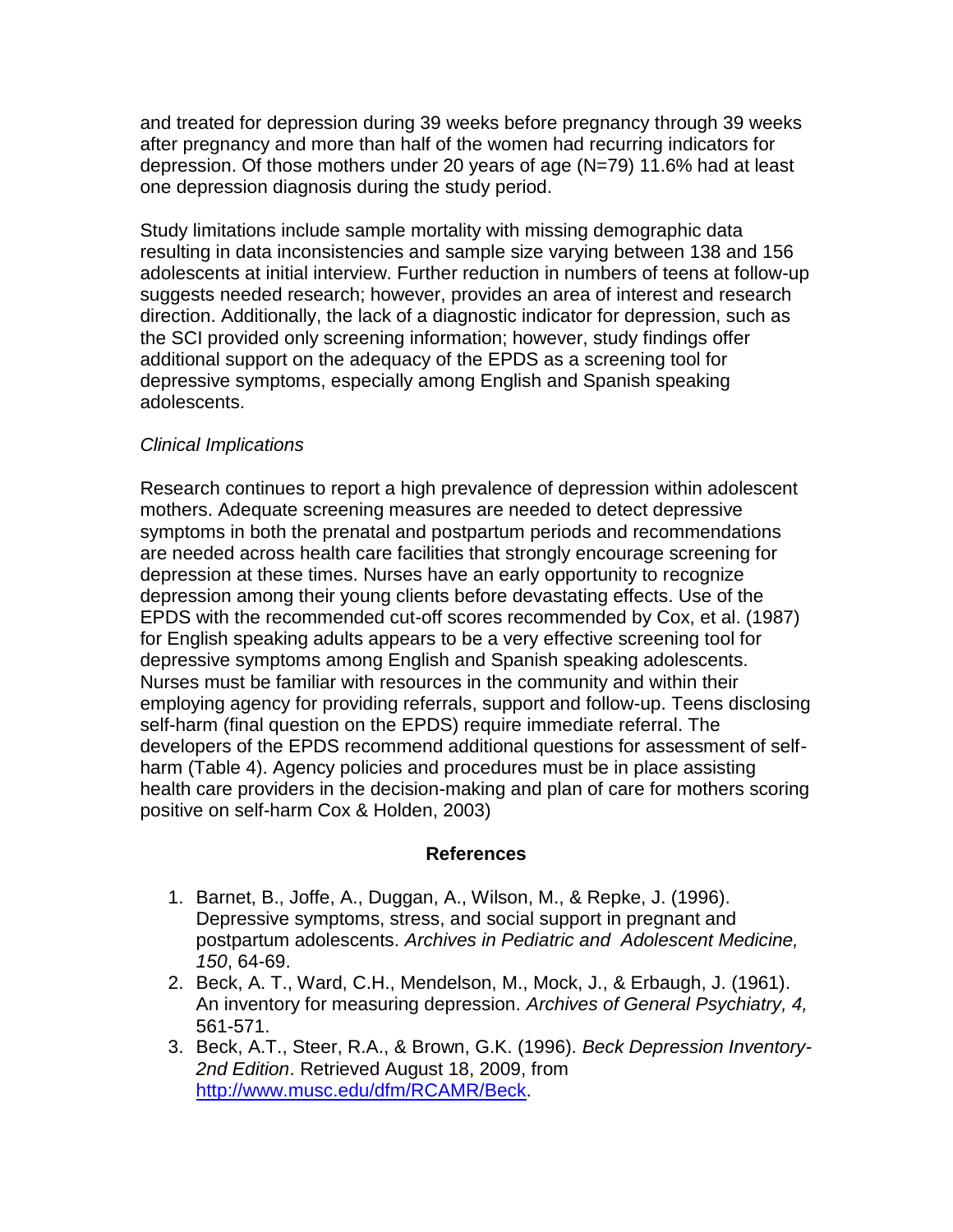- 4. Beck, C.T. (1992). The lived experience of postpartum depression: A phenomenological study. *Nursing Research, 41,*166-170.
- 5. Beck, C.T. (1998). Postpartum depressed mothers' experiences interacting with their children. *Nursing Research, 45*, 98-104.
- 6. Beck, C.T. & Gable, R.K. (2001). *Postpartum Depression Screening Scale.* Los Angeles, CA: Western Psychological Services.
- 7. Berle, J.O., Aarre, T.F., Mykletun, A., Dahl, A.A., & Holsten, F. (2003). Screening for postnatal depression: Validation of the Norwegian version of the Edinburgh Postnatal Depression Scale and assessment of risk factors for postnatal depression. *Journal of Affective Disorders, 76,* 151-156.
- 8. Birkeland, R., Thompson, J.K., & Phares, V. (2005). Adolescent motherhood and postpartum depression. *Journal of Clinical Child and Adolescent Psychology, 34*, 292-300.
- 9. Boyce, P., Stubbs, J., & Todd, A. (1993). The Edinburgh Postnatal Depression Scale: Validation for an Australian sample. *Australian and New Zealand Journal of Psychiatry, 27*, 472-476.
- 10.Cheng, D., Schwarz, E.B., Douglas, E., & Horon, I. (2009). Unintended pregnancy and associated maternal preconception, prenatal and postpartum behaviors. *Contraception, 79,* 194-198.
- 11.Clemmens, D. (2002). Adolescent mother's depression after the birth of their babies: Weathering the storm. *Adolescence, 37*, 551-565.
- 12.Cox, J.L., Holden, J.M., & Sagovsky, R. (1987). Detection of postnatal depression: Development of the 10- item Edinburgh Postnatal Depression Scale. *British Journal of Psychiatry, 150*, 782-786.
- 13.Deal, L.W., & Holt, V.L. (1998). Young maternal age and depressive symptoms: Results from the 1988 National Maternal & Infant Health Survey. *American Journal of Public Health, 88,* 266-270.
- 14.Dennis, C.L. (2003). The effect of peer support on postpartum depression: A pilot randomized controlled trial. *Canadian Journal of Psychiatry, 48,* 115-124.
- 15.Dennis, C. & Ross, L. (2005). Relationships among infant sleep patterns, maternal fatigue, and development of depressive symptomatology. *Birth, 32*, 187-193.
- 16.DeRosa, N. & Logsdon, M.C. (2006). A comparison of screening instruments for depression in postpartum adolescents. *Journal of Child and Adolescent Psychiatric Nursing, 19*(1), 13- 20.
- 17.Dietz, P.M., Williams, S.B., Callaghan, W.M., Bachman, D.J., Whitlock, E.P., & Hornbrook, M.C. (2007). Clinically identified maternal depression before, during and after pregnancies ending in life births. *American Journal of Psychiatry, 164*, 1515-1520.
- 18.Downie, J., Wynaden, D., McGowan, S., Juliff, D., Axten, C., Fitzpatrick, L., Ogilvie, S., & Painter, S. (2003). Using the Edinburgh postnatal depression scale to achieve best practice standards. *Nursing and Health Sciences, 5*, 283-287.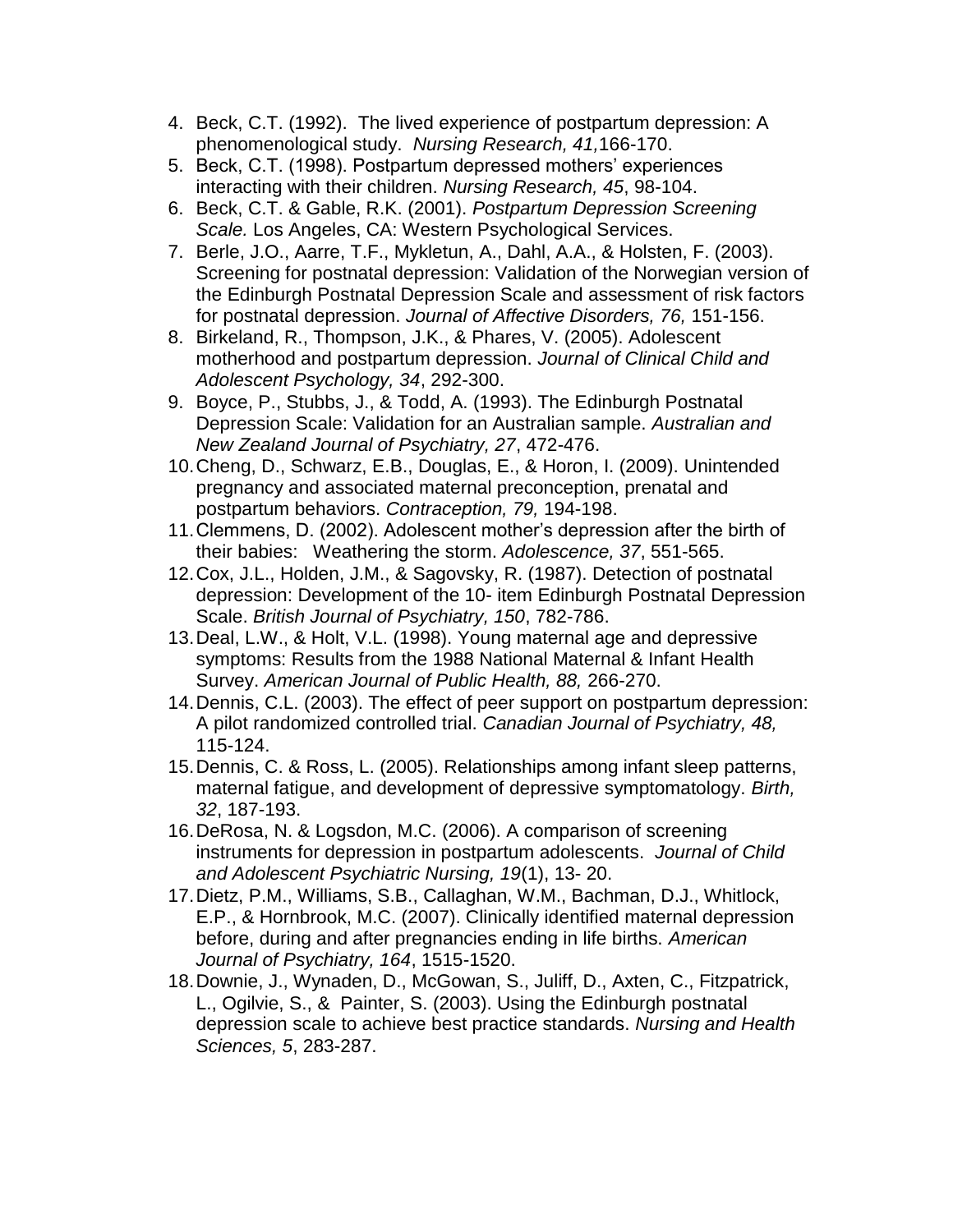- 19.Eberhard-Gran, M., Eskild, A., Samuelsen, S.O., & Tambs, K. (2007). A short matrix version on the Edinburgh Depression Scale. *Acta Psychiatrica Scandinavica, 116*, 195-200.
- 20.Eshbaugh, E.M. (2006). Predictors of depressive symptomatology among low-income adolescent mothers. *Archives Women's Mental Health, 9,* 339-342.
- 21.Figueiredo, B. P., Pacheco, A., & Costa, R. (2007). Depression during pregnancy and postpartum period in adolescent and adult Portuguese mothers. *Archives of Women's Mental Health, 10,* 103-109.
- 22.Garcia-Esteve, L., Ascaso, C., Ojuel, J., & Navarro, P. (2003). Validation of the Edinburgh Postnatal Depression Scale in Spanish mothers. [Electronic version]. *Journal of Affective Disorders, 75*, 71-76.
- 23.Gaynes, B.N., et.al. (2005). *Perinatal depression: Prevalence, screening accuracy, and screening outcomes.* Retrieved November 4, 2005, from [http://www.ahrq.gov/clinic/epcsums/peridepsum.htm.](http://www.ahrq.gov/clinic/epcsums/peridepsum.htm)
- 24.Ghubash, R., Abou-Saleh, M.T., & Daradkeh, T.K. (1997). The validity of the Arabic Edinburgh Postnatal Depression Scale. *Social Psychiatry Psychiatric Epidemiology, 32*, 474-476.
- 25.Goodman, J. (2004). Postpartum depression beyond the early postpartum period. *Journal of Obstetric, Gynecologic, & Neonatal Nursing. 33,* 436- 445.
- 26.Goldsmith, M. (2007). Postpartum depression screening by family nurse practitioners. *Journal of the American Academy of Nurse Practitioners. 19*, 321-328.
- 27.Hanna, B., Jarman, H., & Savage, S. (2004). The clinical application of three screening tools for recognizing post-partum depression. *International Journal of Nursing Practice 10*(1), 72-79.
- 28.Hanusa, B. S., Scholle, S.H., Haskett, R.F., Spadaro, K., & Wisner, K. (2008). Screening for depression in the postpartum period: A comparison of three instruments. *Journal of Women's Health, 17,* 585-596*.*
- 29.Harris, B., Huckle, P., Thomas, R., Johns, S., & Fung, H. (1989).The use of rating scales to identify post-natal depression. *British Journal of Psychiatry, 154,* 813-817.
- 30.Horowitz, J.A., & Goodman, J.H. (2005). Identifying and treating postpartum depression. *Journal of Obstetric, Gynecologic, & Neonatal Nursing. 34,* 436-445.
- 31.Lau, V. & Wong, D.F.K. (2008). The role of social support in helping Chinese women with perinatal depressive symptoms cope with family conflict. *Journal of Obstetric, Gynecologic, & Neonatal Nursing. 37,* 556- 571.
- 32.Lee, D.T.S., Yip, S.K., Chiu, F.K., Leung, T.Y.S., Chan, K.P.M., Chau, I.O.L., Leung, H.C.M., & Chung, T.K.H. (1998). Detecting postnatal depression in Chinese women. *British Journal of Psychiatry, 172*, 433- 437.
- 33.Logsdon, M. C., Hertweck, P., Ziegler, C., & Pinto-Foltz, M. (2008). Testing a bioecological model to examine social support in postpartum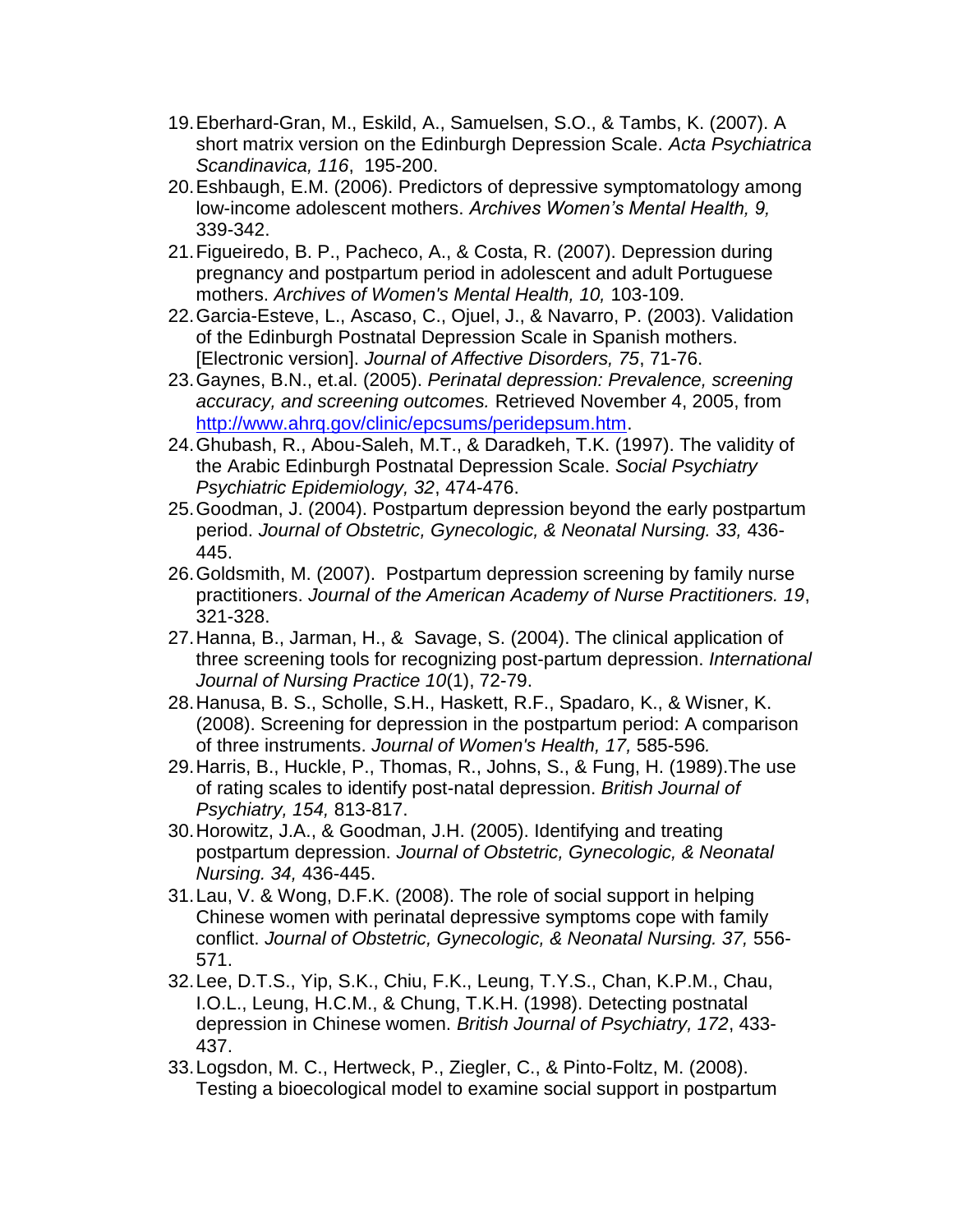adolescents. *Journal of Obstetric, Gynecologic, & Neonatal Nursing. 40,*  116-124.

- 34.Logsdon, M.C., Cross, R., Williams, B., Simpson, T. (2004). Prediction of postpartum social support and symptoms of depression in pregnant adolescents: A pilot study. *The Journal of School Nursing, 20,* 36-42.
- 35.Lundh, W., & Gyllang, C. (1993). Use of the Edinburgh Postnatal Depression Scale in some Swedish child health care centers. *Scandinavian Journal of Caring Sciences, 7*, 149-154.
- 36.Matthey, S., Henshaw, C., Elliott, S., & Barnett, B. (2006). Variability in use of cut-off scores and formats on the Edinburgh Postnatal depression Scale-implications for clinical and research practice. *Archives Women's Mental Health, 9,* 309-315.
- 37.Mazhari, S., & Nakhaee, N. (2007). Validation of the Edinburgh Postnatal Depression Scale in an Iranian sample. *Archives of Women's Mental Health, 10*, 293-297.
- 38.McQueen, K., Montgomery, P., Lappan-Gracon, S., Evans, M., & Hunter, J. (2008). Evidence based recommendations for depressive symptoms in postpartum women. *Journal of Obstetric, Gynecologic, & Neonatal Nursing. 37*, 127-137.
- 39.Murray, L., & Carothers, A.D. (1990). The validation of the Edinburgh Postnatal Depression Scale on a community sample. *British Journal of Psychiatry, 157,* 288-290.
- 40.Radloff, L.S. (1977). The CES-D Scale: A self-report depression scale for research in the general population. *Journal of Applied Psychological Measures, 1,* 385-401.
- 41.Regmi, S., Sligl, W., Carter, D., Grut, W., & Seear, M. (2002). A controlled study of postpartum depression among Napalese women: Validation of the Edinburgh postpartum depression in Kathmandu. *Tropical Medicine and International Health, 7*, 378-382.
- 42.Santos, I.S., Matijasevich, A., Tavares, B.F., da Cruz Lima, A.C., Riegel, R.E., & Lopes, B.C. (2007). Comparing validity of Edinburgh scale and SRQ20 in screening for postpartum depression. *Clinical Practice and Epidemiology in Mental Health, 3*, 18-23.
- 43.Schmidt, R.M., Wiemann, C.M., Rickert, V.I., & O'Brien-Smith, E. (2006). *Journal of Adolescent Health, 38,* 712-718.
- 44.Sussex, B., & Corcoran, K. (2005). The impact of domestic violence on depression in teen mothers: Is the fear or threat of violence sufficient? *Brief Treatment and Crisis Intervention, 5*, 109-120.
- 45.Thoppil, J, Riutcel, T.L., & Nalesnik, S.W. (2005). Early intervention for prenatal depression. *American Journal Obstetrics & Gynecology, 192, 1446-1448.*
- 46.White T., Matthey, S., Boyd, K., & Barnett, B. (2006). Postnatal depression and posttraumatic stress after childbirth: prevalence, course and cooccurrence. *Journal of Reproductive and Infant Psychology, 24*, 107-120.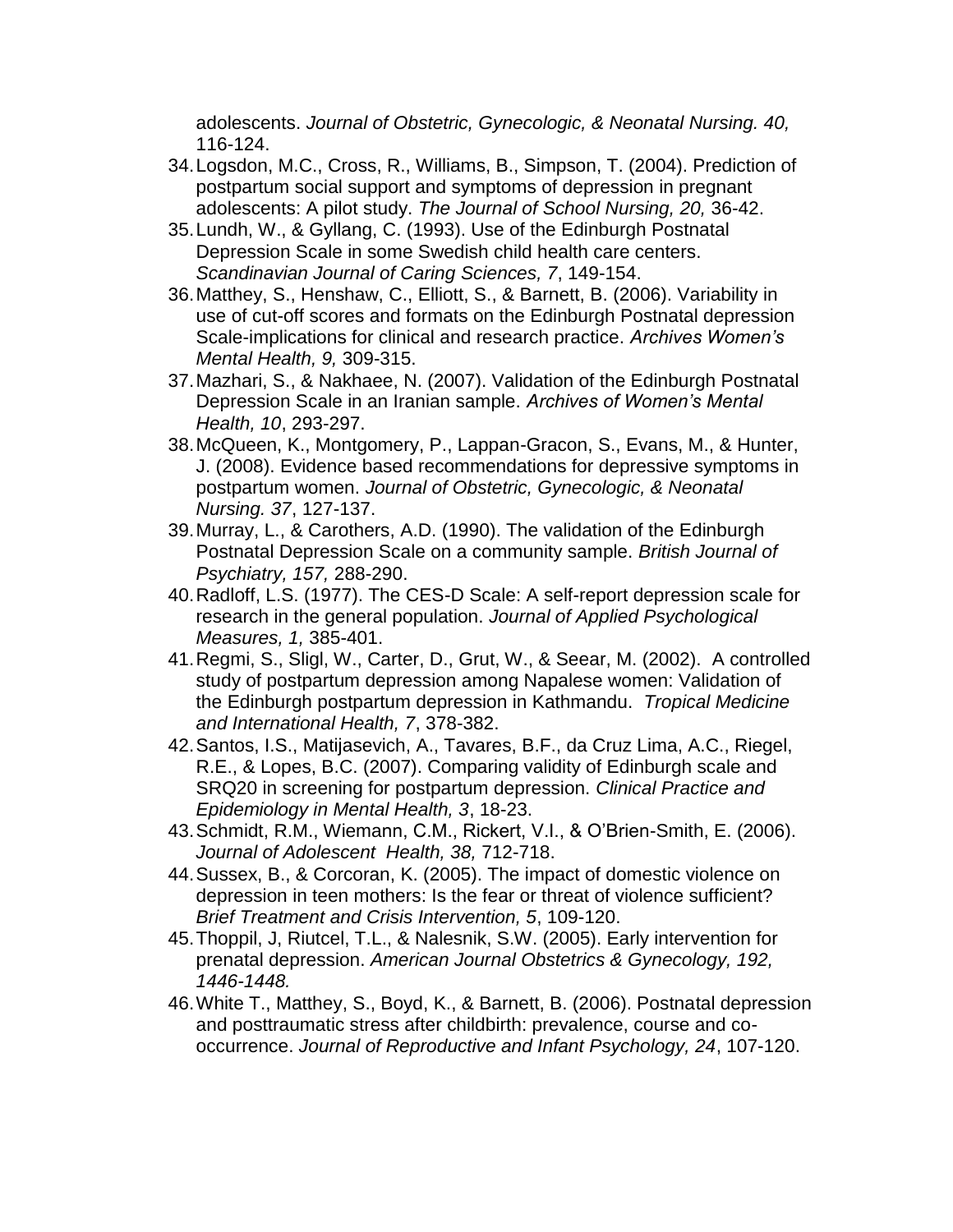- 47.Wilcox, H., Field, T., Prodromidis, M., & Scafidi, F. (1998). Correlations between the BDI and the CES-D in a sample of adolescent mothers [Electronic version]. *Adolescence, 33*, np.
- 48.Wilson, L.M., Reid, A.J., Midmer, D.K., Biringer, A, Carroll, J.C., & Stewart, D.E. (1996). Antenatal psychosocial risk factors associated with adverse postpartum family outcomes. *Canadian Medical Association Journal, 154*, 785-799.
- 49.Zaers, S., Waschke, M., & Ehlert, U. (2008). Depressive symptoms and symptoms of posttraumatic stress disorder in women after childbirth. *Journal of Psychosomatic Obstetrics & Gynecology, 29(1)*, 61-71.

| Characteristic               |            | Sample (N)* |
|------------------------------|------------|-------------|
| Maternal age (years), M (SD) | 17.68/1.58 | $N = 156$   |
| <b>Marital Status</b>        |            | $N = 156$   |
| Single                       | 82.1%      |             |
| Married/Common law           | 17.9%      |             |
| Parity                       |            | $N = 154$   |
| Primiparas                   | 76%        |             |
| <b>Multiparas</b>            | 24%        |             |
| Education                    |            | $N = 138$   |
| Elementary (1-8 grades)      | 5.8%       |             |
| Junior High (7-9 grades)     | 10.1%      |             |
| High School (10-12 grades)   | 63.8%      |             |
| <b>High School graduate</b>  | 20.3%      |             |
| Type birth                   |            | $N = 155$   |
| Vaginal                      | 76.8%      |             |
| Cesarean                     | 23.2%      |             |
| Gestational age (weeks)      |            | $N = 156$   |
| More than 37                 | 84%        |             |
| 37-34                        | 13.4%      |             |
| 33-30                        | 1.3%       |             |
| 29-25                        | 1.3%       |             |

## **Table 1. Sample Characteristics**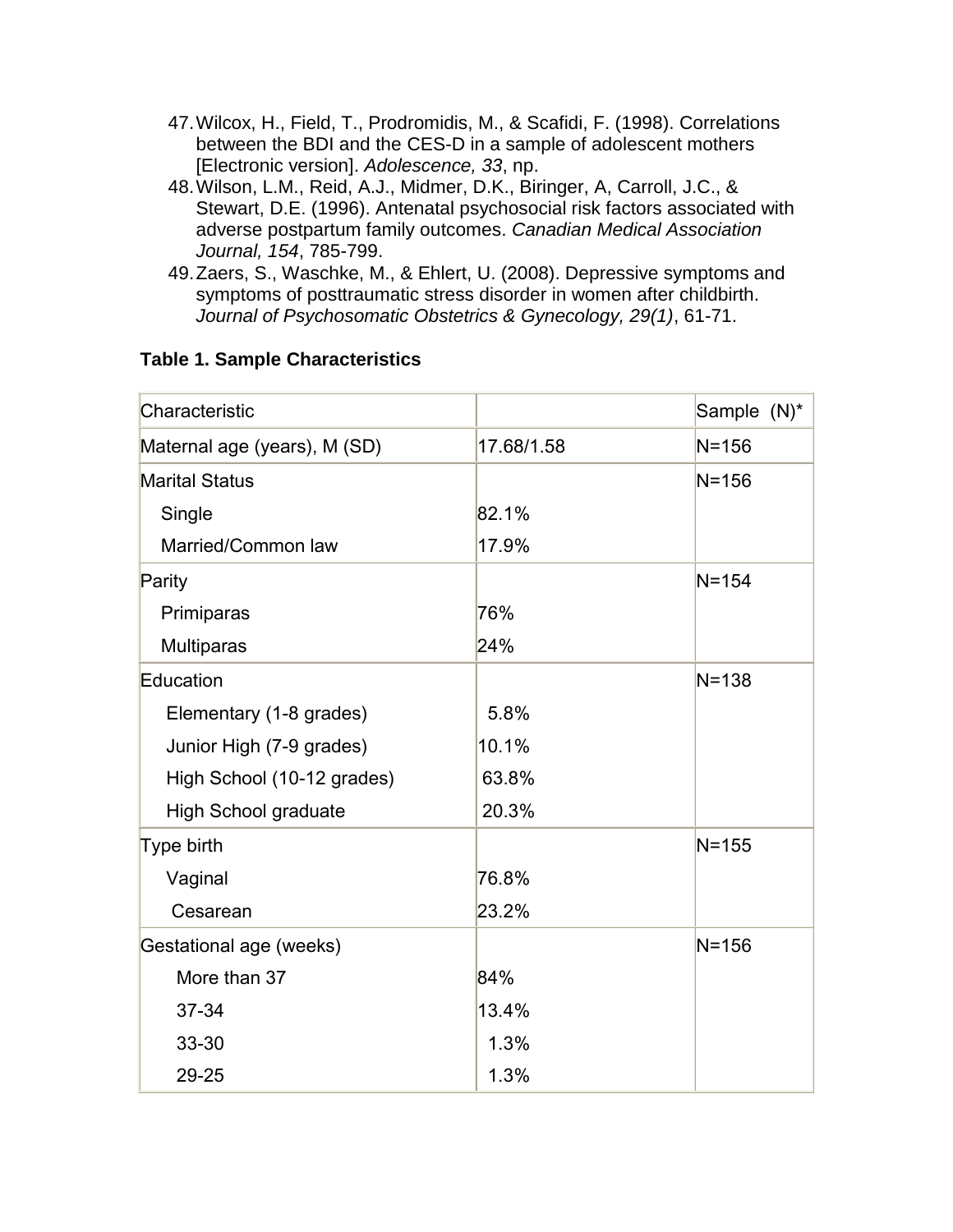| Weeks prenatal care                 |       | $N = 153$ |
|-------------------------------------|-------|-----------|
| Over 9                              | 51%   |           |
| $9-5$                               | 30%   |           |
| $4 - 1$                             | 17%   |           |
| No prenatal care                    | 2%    |           |
| Planned pregnancy                   |       | $N = 148$ |
| <b>No</b>                           | 64.9% |           |
| Yes                                 | 35.1% |           |
| Father of baby in delivery          |       | $N = 155$ |
| <b>No</b>                           | 31%   |           |
| Yes                                 | 69%   |           |
| Length of labor                     |       | $N = 152$ |
| Over 12 hours                       | 38.2% |           |
| $12-9$                              | 23%   |           |
| $8 - 4$                             | 24.3% |           |
| Under 4 hours                       | 14.5% |           |
| Ethnic origin                       |       | $N = 155$ |
| Caucasian                           | 11%   |           |
| Hispanic                            | 61.9% |           |
| African American                    | 25.2% |           |
| Other                               | 1.9%  |           |
| *Values not = 156 indicates missing |       |           |
| data                                |       |           |

# **Table 2. Pattern of EPDS/CES-D Means by Ethnic-Racial Identity**

| <b>Ethnic-Racial Identity</b>             | <b>Mean/Standard Deviation</b> |             |                                              |             |             |
|-------------------------------------------|--------------------------------|-------------|----------------------------------------------|-------------|-------------|
| $\leq$ 9 no depressive sym                | Range<br>(n)                   |             |                                              |             |             |
| $>10$ minor depressive $\parallel$ nitial |                                | Initial     | $\beta$ months $\beta$ months $\beta$ months |             |             |
| >13 major depressive                      | CES-D                          | <b>EPDS</b> | <b>EPDS</b>                                  | <b>EPDS</b> | <b>EPDS</b> |
| Caucasian                                 | 12.1/8.1                       | 5.9/4.1     | 8/3.3                                        | 5.9/6.1     | 2.7/2.3     |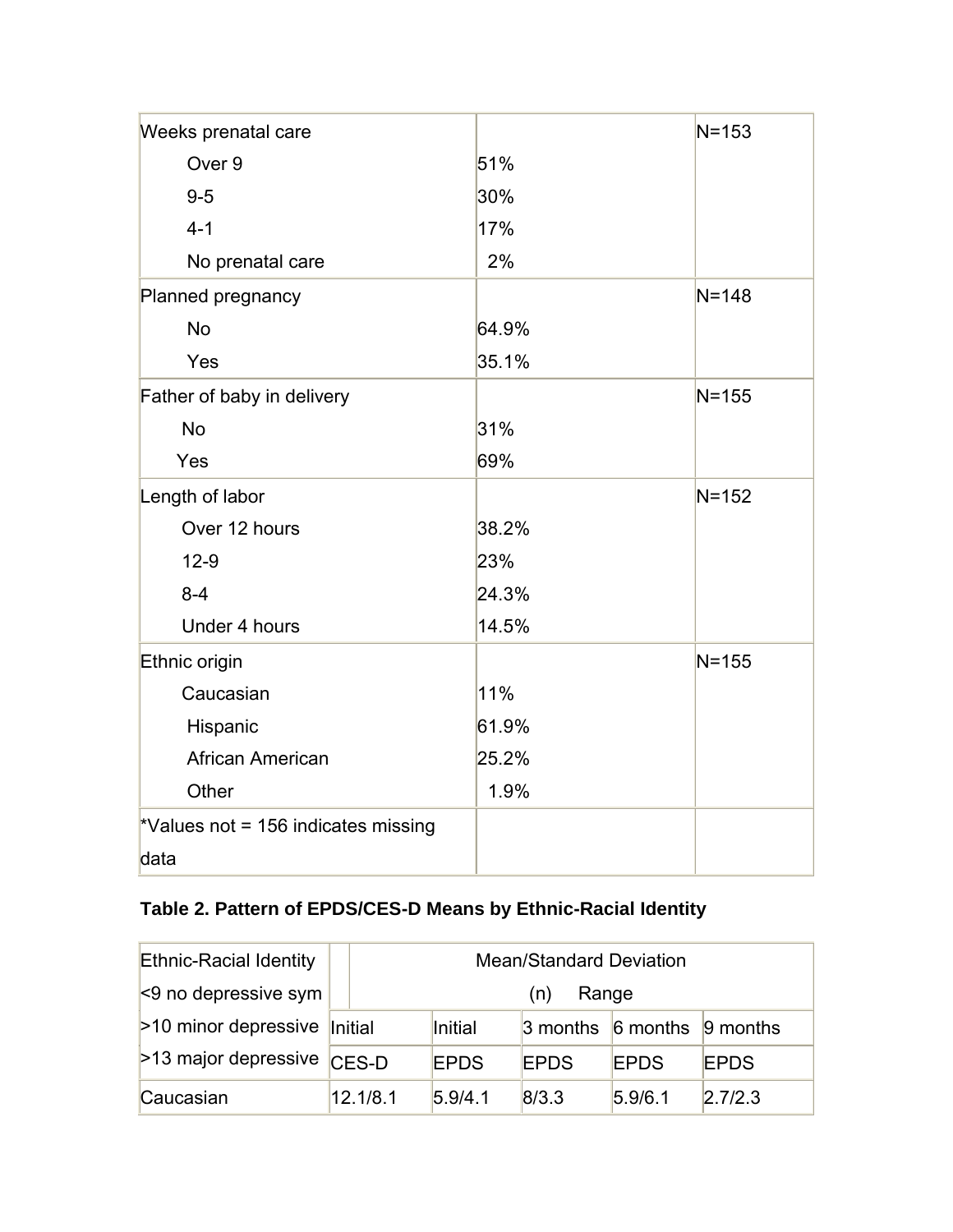|                  | $(16)$ 31  | $(15)$ 15    | (6)9      | $(7)$ 19  | $(3)$ 4   |
|------------------|------------|--------------|-----------|-----------|-----------|
| Hispanic         | 12.2/8.5   | 7.1/5.2      | 5.5/4.4   | 5.4/4.5   | 4.7/3.6   |
|                  | $(77)$ 41  | $(87)$ 19    | $(31)$ 17 | $(27)$ 17 | $(28)$ 11 |
| African American | 16.0/9.5   | 8.3/4.5      | 5/4.3     | 4.7/5     | 2.9/2.5   |
|                  | $(31)$ 40  | $(35)$ 17    | $(11)$ 11 | $(10)$ 14 | $(10)$ 6  |
| Asian            | $18.0/-$   | $14/-$       |           |           |           |
|                  | (1) 0      | (1) 0        |           |           |           |
| Other            | $8.0/-$    | 11/9.1       | $5/-$     |           |           |
|                  | (1) 0      | $(2)$ 13     | (1) 0     |           |           |
| Total            | 13.1/8.8   | 7.4/5        | 5.7/4/3   | 5.3/4.8   | 4.1/3.4   |
|                  | $(126)$ 41 | $(140)$ * 19 | $(49)$ 17 | $(44)$ 19 | $(41)$ 11 |

\*Missing data for ethnic-racial category for one adolescent across all time periods

**Table 3. Pattern of EPDS/CES-D Means by Language**

| $EPDS/n =$                    |          |           |          | $CES-D/n=$     |          |           |          |
|-------------------------------|----------|-----------|----------|----------------|----------|-----------|----------|
| M= Means                      |          |           |          | Total N= 119   |          |           |          |
| <b>SD= Standard Deviation</b> |          |           |          | M/SD= 13.1/8.5 |          |           |          |
| Timeframe                     | English* | Bilingual | Spanish  | Total          | English  | Bilingual | Spanish  |
|                               | M/SD     | M/SD      | M/SD     | M/SD           | M/SD     | M/SD      | M/SD     |
| 72 hours                      | 6.9/4.8  | 7.8/5.1   | 9.00/4.3 | 7.4/4.9        | 13.1/8.5 | 13.3/8.8  | 10.8/4.8 |
| postpartum  n=72              |          | $n=50$    | $n=12$   | $N = 134**$    | $n = 66$ | $n = 48$  | $n=5$    |
| 3 months                      | 5.6/3.7  | 5.8/5.1   | 3.7/2.9  | 5.5            | -not     | -not      | -not     |
|                               | n=23     | $n=21$    | $ln=3$   | $N=47$         | done-    | done-     | done-    |
| 6 months                      | 6.0/5.5  | 4.5/4.8   | 3.0/2.4  | 5.3/4.8        | -not     | -not      | -not     |
|                               | n=26     | $n = 15$  | $n=4$    | $N = 45$       | done-    | done-     | done-    |
| 9 months                      | 3.8/3.4  | 4.1/3.4   | 5.6/3.4  | 4.1/3.4        | -not     | -not      | -not     |
|                               | n=20     | $n = 15$  | $n=5$    | $N=40$         | done-    | done-     | done-    |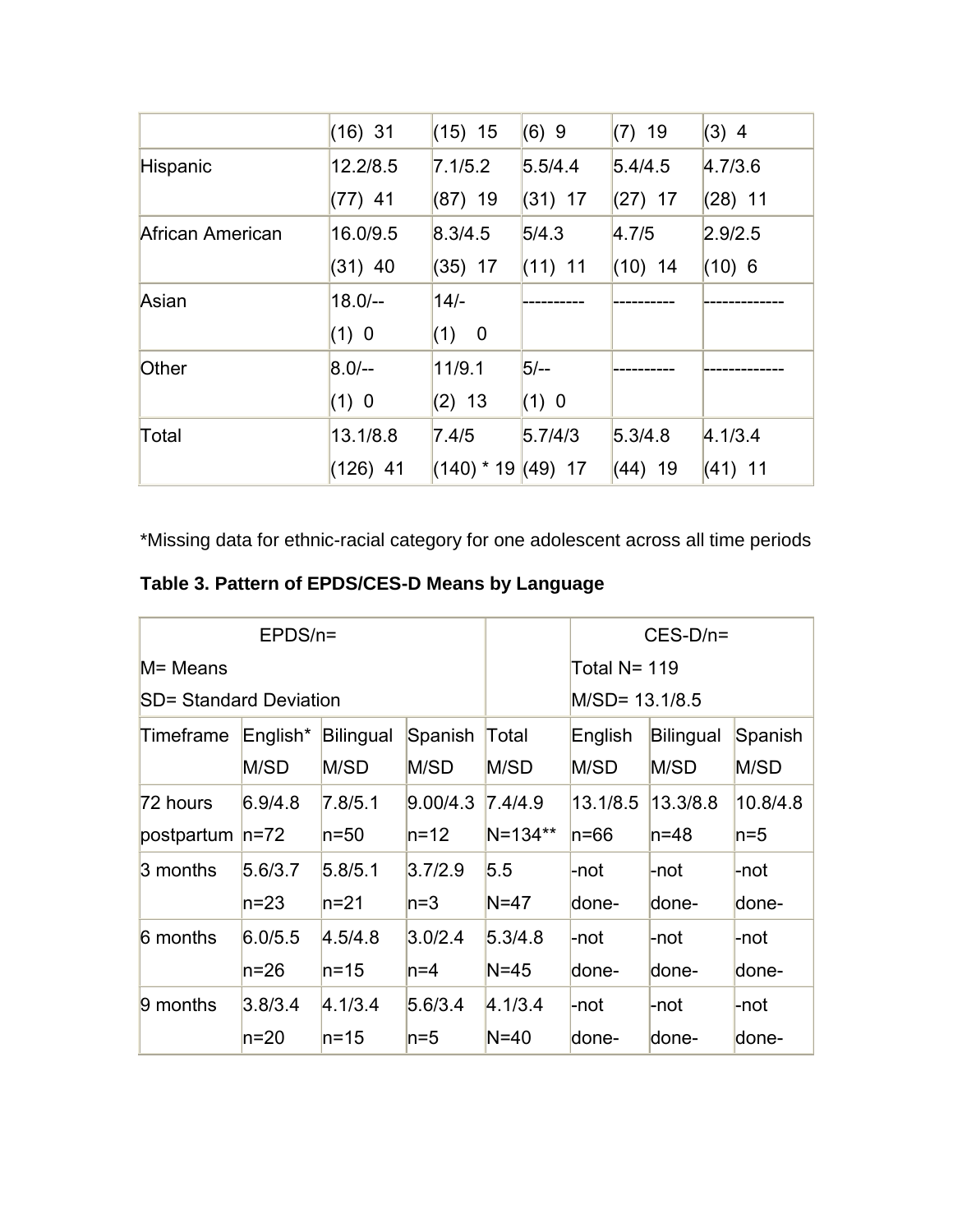\*Category includes English speaking only Latinas, Asian Americans and African **Americans** 

\*\*Missing data for declaration of language

## **Table 4. Assessment of Self-Harm**

| $ 1\rangle$      | How often do you have thoughts of harming yourself?                      |
|------------------|--------------------------------------------------------------------------|
| $\overline{2}$ . | How severe are these feelings? How much have they been bothering you?    |
| 3.               | Have you had these kind of feelings before? If so, what happened? How do |
|                  | you cope with them?                                                      |
| 4.               | Have you made any previous suicide/self-harm attempts?                   |
| 5.               | Have you thought about how you would harm yourself?                      |
| 6.               | What support do you have at home?                                        |
| $\vert 7. \vert$ | (If she has a partner) Have you talked about your feelings with him/her? |
| 8.               | Are you close to your parents/other family members? Do they know how     |
|                  | you have been feeling?                                                   |
| 9.               | Can you count on your partner and/or family members to give you          |
|                  | emotional support?                                                       |
| 10.              | Is there anyone else in your life whose support you can count on?        |
| $ 11\rangle$     | Have you told this person or anyone else about your feelings?            |
| 12.              | Could you phone this person and would he/she come if you felt the needed |
|                  | support?                                                                 |

Based on Holden (1994) and RNAO, 2005**[38](http://snrs.org/publications/SOJNR_articles2/n)**

Appendix 1. Spanish Version EPDS

Ya que hace poco que tuvo su bebé, quisieramos saber cómo ha estado sintiéndose. Favor de seleccionar la contestación que mejor defina cómo se ha estado sintiendo en los últimos días.

(online version: Como usted hace poco tuvo un bebe, nos gustaria saber como se ha estado sientiendo. Por favor SUBRATE la respuesta que mas se acerca a como se ha sentido en los ultimos 7 dias.)

1. He podido reirme y ver el lado cómico de las cosas. Tanto como siempre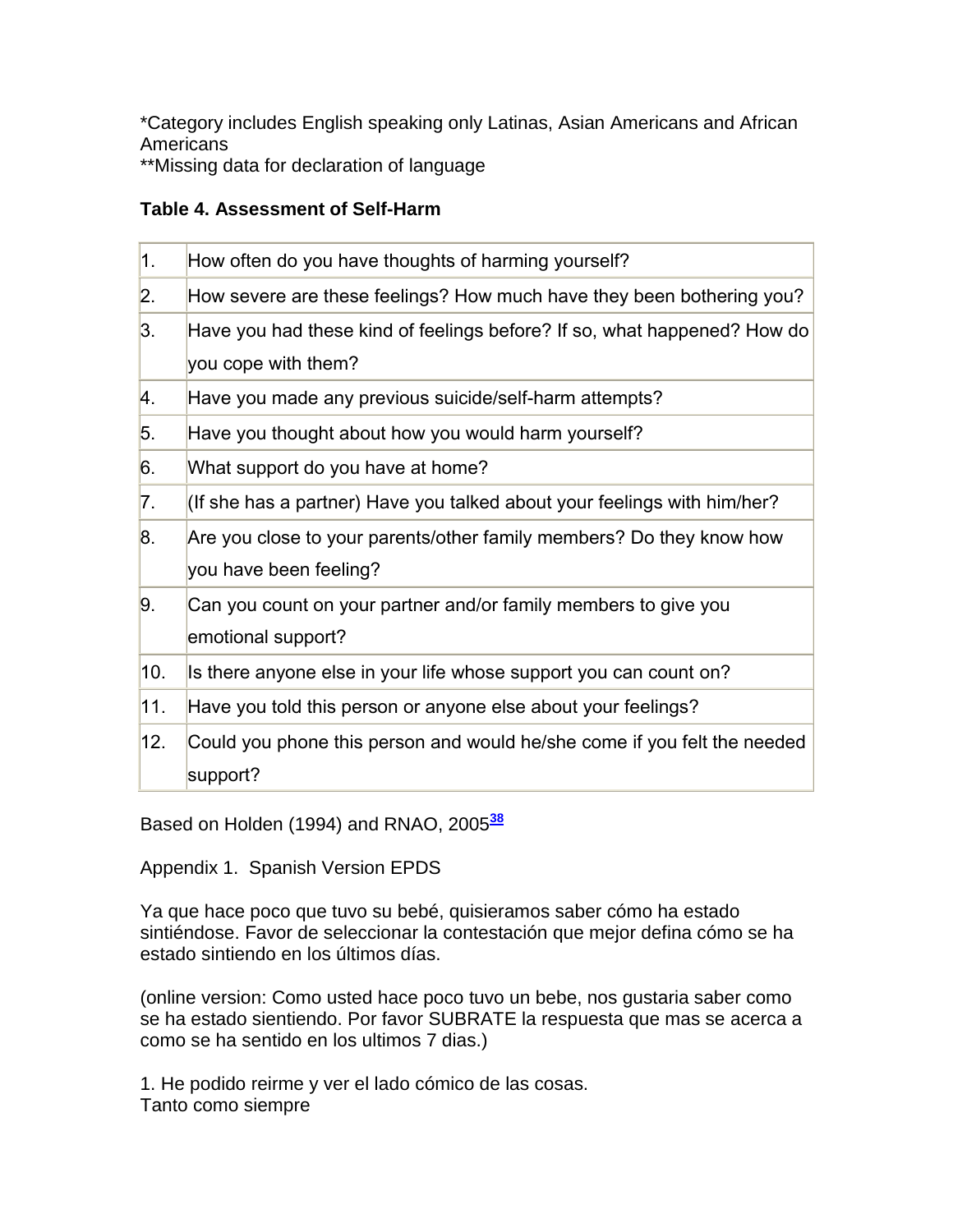No tantas veces Definitivamente no tantas veces No he podido

2. He mirado al futuro con gozo. Tanto como siempre Menos que antes Definitivamente menos que antes Casi nunca

3. Me he culpado a mí misma por cosas innecesarias cuando algo sale mal. Sí, la mayoría de las veces Sí, algunas veces Casi nunca Ninguna vez

4. He estado ansiosa y preocupada sin niguna razón. No, nunca Casi nunca Sí, a veces Sí, muchas veces

5. Me he sentido asustada o en pánico sin nunguna razón. Sí, muchas veces Sí, a veces No, muchas veces Ninguna vez

6. He sentido que las cosas se me han hechado arriba. Sí, la mayoría de las veces no he podido estar en control de lo que me sucede Sí, a veces no he estado en control No, la mayoría de las veces he estado en control No, siempre he podido mantener control

7. He estado tan infeliz que he tenido problemas al dormir. Sí, la mayoría de las veces Sí, a veces Casi nunca Nunca

8. Me he sentido triste y miserable. Sí, la mayoría de las veces Sí, algunas veces Casi nunca Nunca